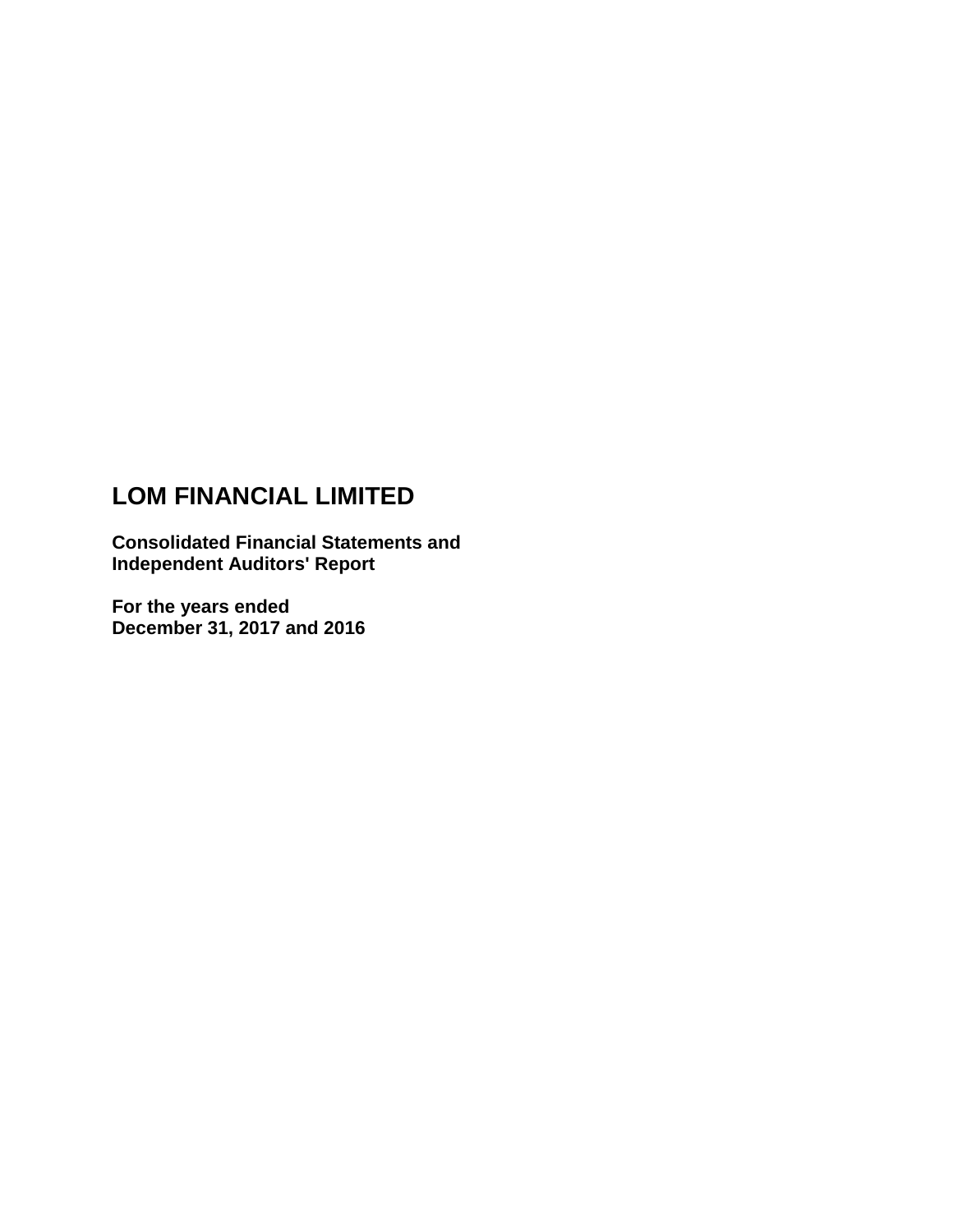# Deloitte.

Deloitte Ltd. Corner House 20 Parliament Street P.O. Box HM 1556 Hamilton HM FX Bermuda

Tel: + 1 (441) 292 1500 Fax: + 1 (441) 292 0961 www.deloitte.com

#### **INDEPENDENT AUDITORS' REPORT**

Board of Directors and Shareholders of LOM Financial Limited:

We have audited the accompanying consolidated financial statements of LOM Financial Limited and its subsidiaries (the "Company"), which comprise the consolidated balance sheets as of December 31, 2017 and 2016, and the related consolidated statements of operations, changes in shareholders' equity, and cash flows for the years then ended, and the related notes to the consolidated financial statements.

#### **Management's Responsibility for the Consolidated Financial Statements**

Management is responsible for the preparation and fair presentation of these consolidated financial statements in accordance with accounting principles generally accepted in the United States of America; this includes the design, implementation, and maintenance of internal control relevant to the preparation and fair presentation of consolidated financial statements that are free from material misstatement, whether due to fraud or error.

#### **Auditors' Responsibility**

Our responsibility is to express an opinion on these consolidated financial statements based on our audits. We conducted our audits in accordance with auditing standards generally accepted in the United States of America. Those standards require that we plan and perform the audit to obtain reasonable assurance about whether the consolidated financial statements are free from material misstatement.

An audit involves performing procedures to obtain audit evidence about the amounts and disclosures in the consolidated financial statements. The procedures selected depend on the auditor's judgment, including the assessment of the risks of material misstatement of the consolidated financial statements, whether due to fraud or error. In making those risk assessments, the auditor considers internal control relevant to the Company's preparation and fair presentation of the consolidated financial statements in order to design audit procedures that are appropriate in the circumstances, but not for the purpose of expressing an opinion on the effectiveness of the Company's internal control. Accordingly, we express no such opinion. An audit also includes evaluating the appropriateness of accounting policies used and the reasonableness of significant accounting estimates made by management, as well as evaluating the overall presentation of the consolidated financial statements.

We believe that the audit evidence we have obtained is sufficient and appropriate to provide a basis for our audit opinion.

#### **Opinion**

In our opinion, the consolidated financial statements referred to above present fairly, in all material respects, the financial position of LOM Financial Limited and its subsidiaries as of December 31, 2017 and 2016, and the results of their operations and their cash flows for the years then ended in accordance with accounting principles generally accepted in the United States of America.

Deloitte refers to one or more of Deloitte Touche Tohmatsu Limited, a UK private company limited by guarantee ("DTTL"), its network of member firms, and their related<br>entities. DTTL and each of its member firms are legal clients. Please se[e www.deloitte.com/about](http://www.deloitte.com/about) for a more detailed description of DTTL and its member firms.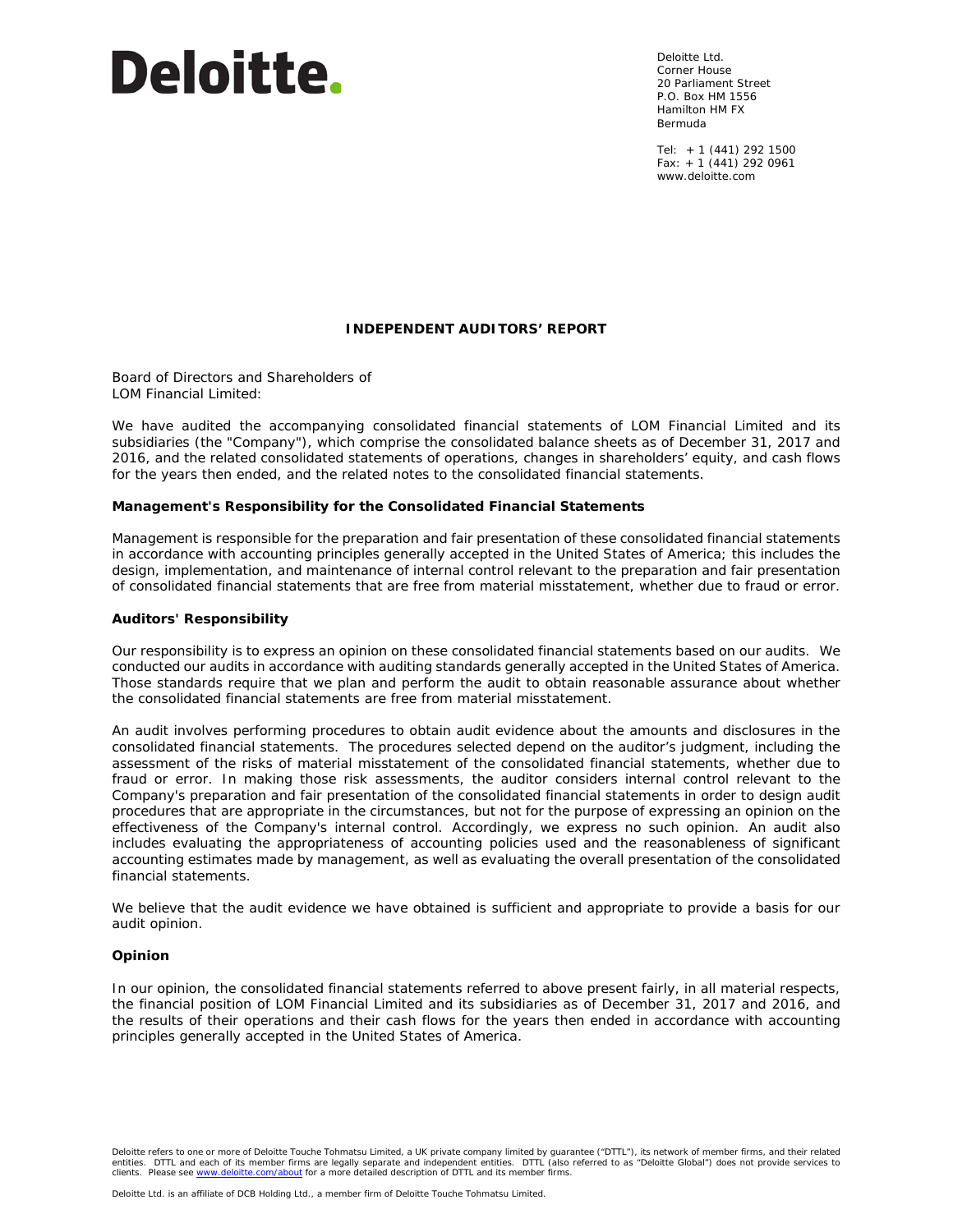#### **Report on Supplementary Information**

Our audits were conducted for the purpose of forming an opinion on the financial statements as a whole. The supplementary information contained in the five year comparison table in Note 16 is presented for the purpose of additional analysis and is not a required part of the financial statements. This supplementary information is the responsibility of the Company's management and was derived from and relates directly to the underlying accounting and other records used to prepare the financial statements. Such information has been subjected to the auditing procedures applied in our audits of the financial statements and certain additional procedures, including comparing and reconciling such information directly to the underlying accounting and other records used to prepare the financial statements or to the financial statements themselves, and other additional procedures in accordance with auditing standards generally accepted in the United States of America. In our opinion, such information is fairly stated in all material respects in relation to the financial statements as a whole.

Delo: He Ltd.

April 25, 2018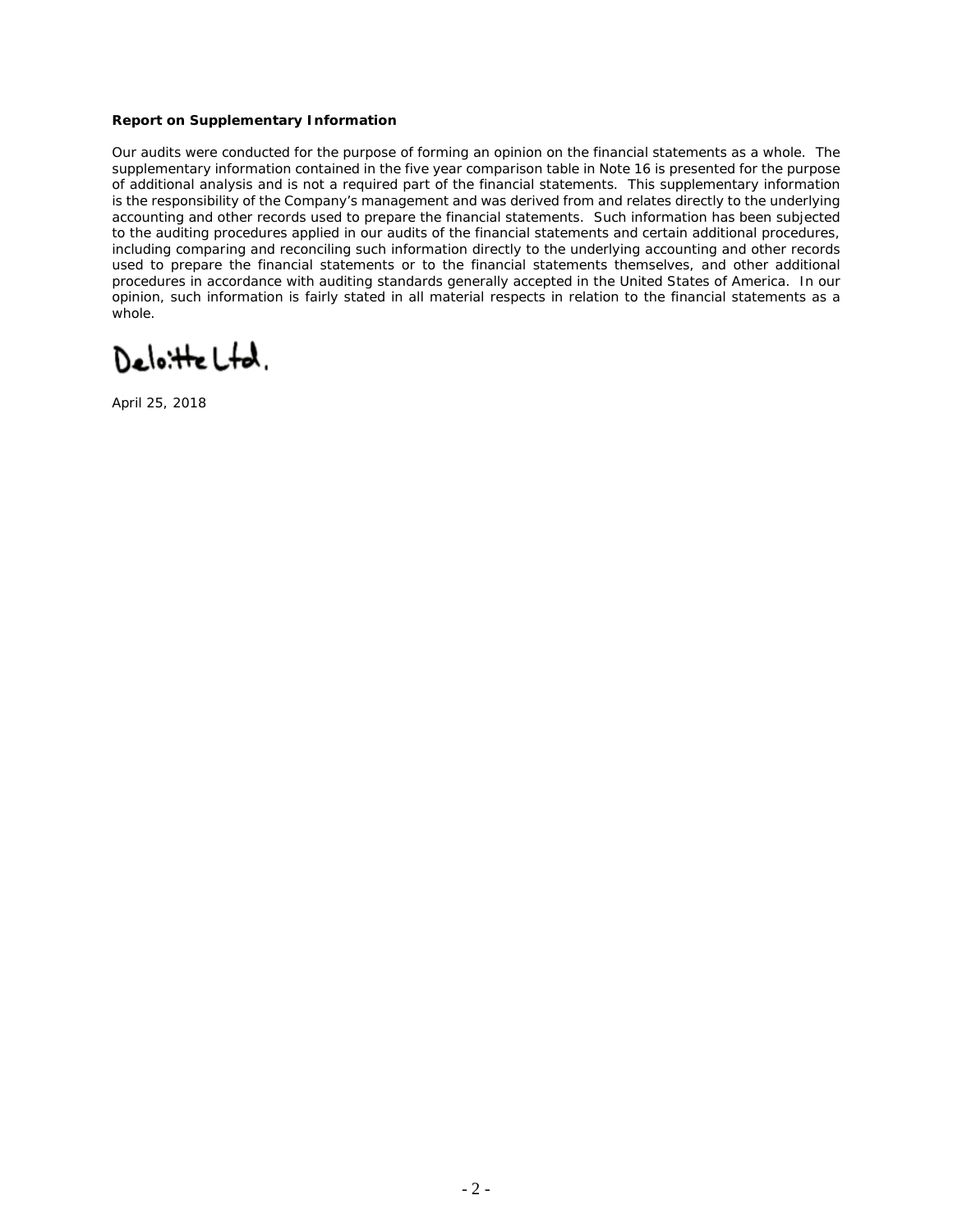# **LOM FINANCIAL LIMITED CONSOLIDATED BALANCE SHEETS** as of December 31, 2017 and 2016

(expressed in U.S. Dollars)

|                                                                        |     | 2017              |    | 2016              |
|------------------------------------------------------------------------|-----|-------------------|----|-------------------|
| <b>ASSETS</b>                                                          |     |                   |    |                   |
| Cash and cash equivalents                                              | \$  | 3,126,551         | \$ | 4,673,571         |
| Securities owned, at fair value (cost: 2017 - \$3,851,132;             |     |                   |    |                   |
| 2016 - \$3,370,313) (Note 3)                                           |     | 4,143,683         |    | 3,196,602         |
| Accounts receivable                                                    |     | 735,979<br>31,476 |    | 566,835<br>43,384 |
| Due from related parties (Note 8)<br>Prepaid expenses and other assets |     | 228,044           |    | 275,105           |
| Equity investment in affiliate (Note 4)                                |     | 1,790,862         |    | 1,665,005         |
| Property and equipment, net (Note 5)                                   |     | 9,036,959         |    | 7,233,851         |
|                                                                        |     |                   |    |                   |
| <b>TOTAL ASSETS</b>                                                    | \$. | 19,093,554        | S. | 17,654,353        |
|                                                                        |     |                   |    |                   |
| <b>LIABILITIES</b>                                                     |     |                   |    |                   |
| Accounts payable and accrued liabilities                               | \$  | 693,542           | \$ | 513,709           |
| Securities sold short, at fair value (proceeds: 2017 - \$1,168,        |     |                   |    |                   |
| 2016 - \$83,518) (Note 3)                                              |     | 12,089            |    | 73,596            |
| <b>TOTAL LIABILITIES</b>                                               |     | 705,631           |    | 587,305           |
|                                                                        |     |                   |    |                   |
| <b>SHAREHOLDERS' EQUITY</b>                                            |     |                   |    |                   |
| Common shares, par value \$0.10 per share; 20,000,000                  |     |                   |    |                   |
| shares authorized, and $5,944,878$ (2016 – 5,996,878) shares           |     |                   |    |                   |
| issued and outstanding (Note 6)                                        |     | 594,488           |    | 599,688           |
| Additional paid-in capital                                             |     | 2,834,745         |    | 2,959,545         |
| Retained earnings                                                      |     | 14,958,690        |    | 13,507,815        |
| TOTAL SHAREHOLDERS' EQUITY                                             |     | 18,387,923        |    | 17,067,048        |
| TOTAL LIABILITIES AND SHAREHOLDERS' EQUITY                             | S   | 19,093,554        | \$ | 17,654,353        |
|                                                                        |     |                   |    |                   |

*The accompanying notes are an integral part of these consolidated financial statements.*

Approved by the Board of Directors:

Director Director Director

\_\_\_\_\_\_\_\_\_\_\_\_\_\_\_\_\_\_\_\_\_\_\_\_\_\_\_\_\_\_\_\_ \_\_\_\_\_\_\_\_\_\_\_\_\_\_\_\_\_\_\_\_\_\_\_\_\_\_\_\_\_\_\_\_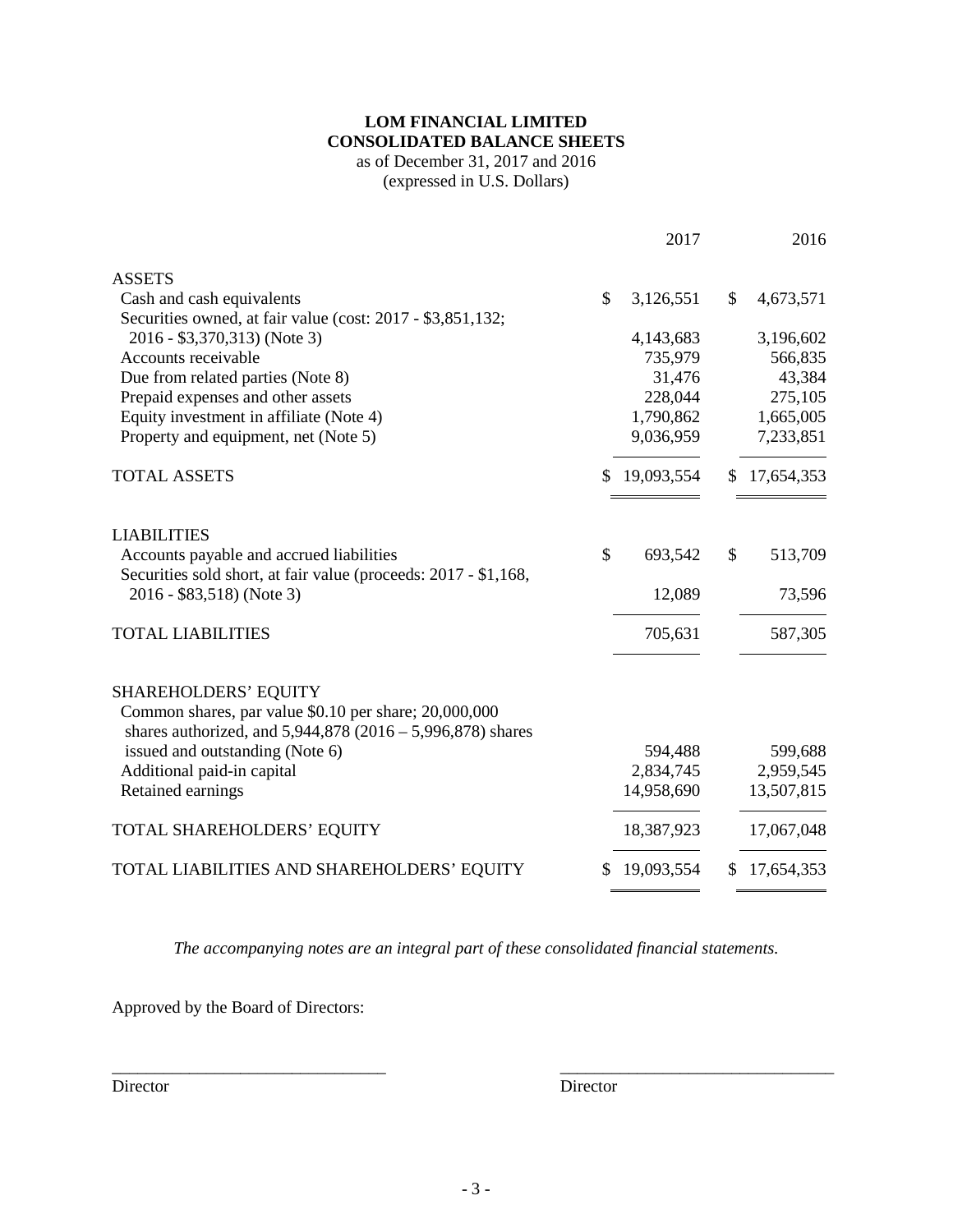# **LOM FINANCIAL LIMITED CONSOLIDATED STATEMENTS OF OPERATIONS**

for the years ended December 31, 2017 and 2016

(expressed in U.S. Dollars)

|                                                                  | 2017            | 2016            |
|------------------------------------------------------------------|-----------------|-----------------|
| <b>REVENUES</b>                                                  |                 |                 |
| Broking fee income                                               | \$<br>3,184,507 | \$<br>2,060,396 |
| Management and investment advisory fees including related        |                 |                 |
| party management fees of \$2,128,605 (2016 - \$1,685,573)        | 4,162,710       | 3,111,349       |
| Net interest income, net of interest expense of \$188,613 (2016- |                 |                 |
| \$155,900)                                                       | 1,137,906       | 990,981         |
| Rental income, including related party rent of \$316,478 (2016-  |                 |                 |
| \$318,398)                                                       | 721,295         | 715,020         |
| Other income                                                     | 318,002         | 281,134         |
| Income from equity investment in affiliate                       | 125,857         | 108,645         |
| Foreign exchange income, net                                     | 337,681         | 302,971         |
| Net trading gains on securities owned                            | 605,746         | 279,636         |
| Corporate finance income                                         | 30,588          | 92,656          |
| Administration and custody fees                                  | 142,422         | 48,822          |
| <b>TOTAL REVENUES</b>                                            | 10,766,714      | 7,991,610       |
| <b>OPERATING EXPENSES</b>                                        |                 |                 |
| Employee compensation and benefits                               | 3,121,533       | 2,783,977       |
| Commissions and referral fees                                    | 2,810,128       | 1,942,724       |
| Computer and information services                                | 593,068         | 522,154         |
| Depreciation of property and equipment (Note 5)                  | 402,965         | 402,882         |
| Jitney fees                                                      | 237,679         | 188,069         |
| Professional fees                                                | 636,355         | 474,770         |
| Occupancy                                                        | 683,918         | 590,554         |
| Administration                                                   | 504,715         | 244,887         |
| Insurance                                                        | 144,011         | 134,595         |
| Custodial charges                                                | 152,104         | 133,429         |
| Net foreign exchange transaction (losses)/gains                  | (30, 587)       | 19,811          |
| TOTAL OPERATING EXPENSES                                         | 9,255,889       | 7,437,852       |
| <b>NET INCOME</b>                                                | \$<br>1,510,825 | \$<br>553,758   |
|                                                                  |                 |                 |
| NET INCOME PER COMMON SHARE<br>Basic and diluted                 | \$              | \$<br>0.09      |
|                                                                  | 0.25            |                 |
| WEIGHTED AVERAGE COMMON SHARES OUTSTANDING:                      |                 |                 |
| Basic and diluted                                                | 5,978,431       | 6,004,791       |

*The accompanying notes are an integral part of these consolidated financial statements.*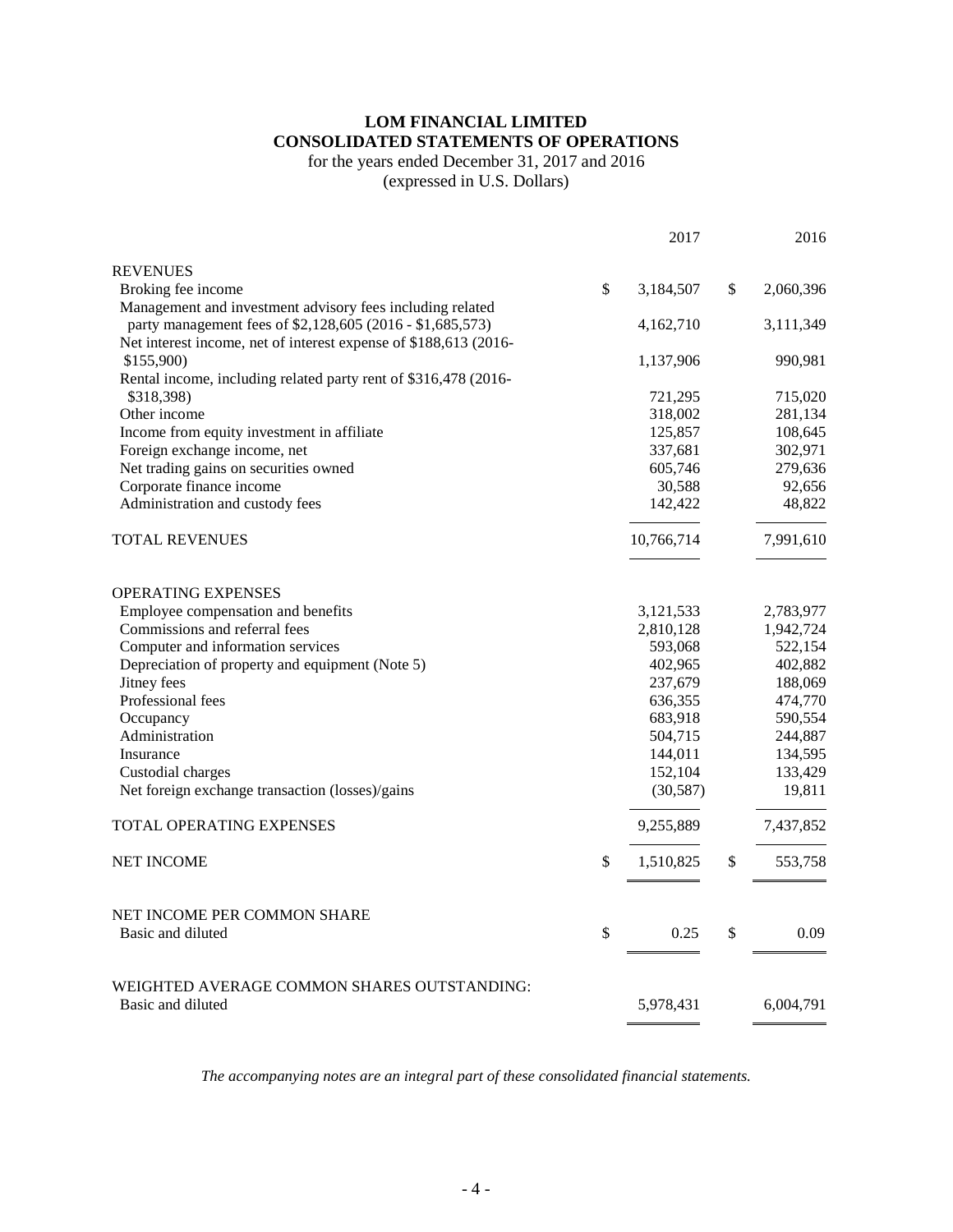# **LOM FINANCIAL LIMITED CONSOLIDATED STATEMENTS OF CHANGES IN SHAREHOLDERS' EQUITY**

for the years ended December 31, 2017 and 2016 (expressed in U.S. Dollars)

|               |        |                          | Additional           | Loans                    |                                                                                |                                  |            |
|---------------|--------|--------------------------|----------------------|--------------------------|--------------------------------------------------------------------------------|----------------------------------|------------|
| <b>Shares</b> |        |                          | Capital              |                          | Earnings                                                                       |                                  | Total      |
| 6,021,250     | \$     | 602,125<br>$\mathcal{S}$ |                      |                          | 12,954,057                                                                     |                                  | 16,523,045 |
|               |        |                          |                      |                          | 553,758                                                                        |                                  | 553,758    |
| (24, 372)     |        | (2,437)                  | (53,618)             |                          |                                                                                |                                  | (56,055)   |
|               |        |                          |                      | 46,300                   |                                                                                |                                  | 46,300     |
| 5,996,878     |        | 599,688                  | 2,959,545            | $\overline{\phantom{a}}$ | 13,507,815                                                                     |                                  | 17,067,048 |
|               |        |                          |                      | $\overline{\phantom{a}}$ | 1,510,825                                                                      |                                  | 1,510,825  |
| (52,000)      |        | (5,200)                  | (124,800)            |                          |                                                                                |                                  | (130,000)  |
|               |        |                          |                      |                          | (59,950)                                                                       |                                  | (59,950)   |
| 5,944,878     | \$     | 594,488<br>$\mathbb{S}$  |                      |                          | 14,958,690                                                                     |                                  | 18,387,923 |
|               | Common |                          | <b>Share Capital</b> | Paid-in                  | Receivable<br>for Issuance of<br>Common shares<br>3,013,163 \$<br>2,834,745 \$ | Retained<br>$(46,300)$ \$<br>\$. | S.<br>S.   |

*The accompanying notes are an integral part of these consolidated financial statements.*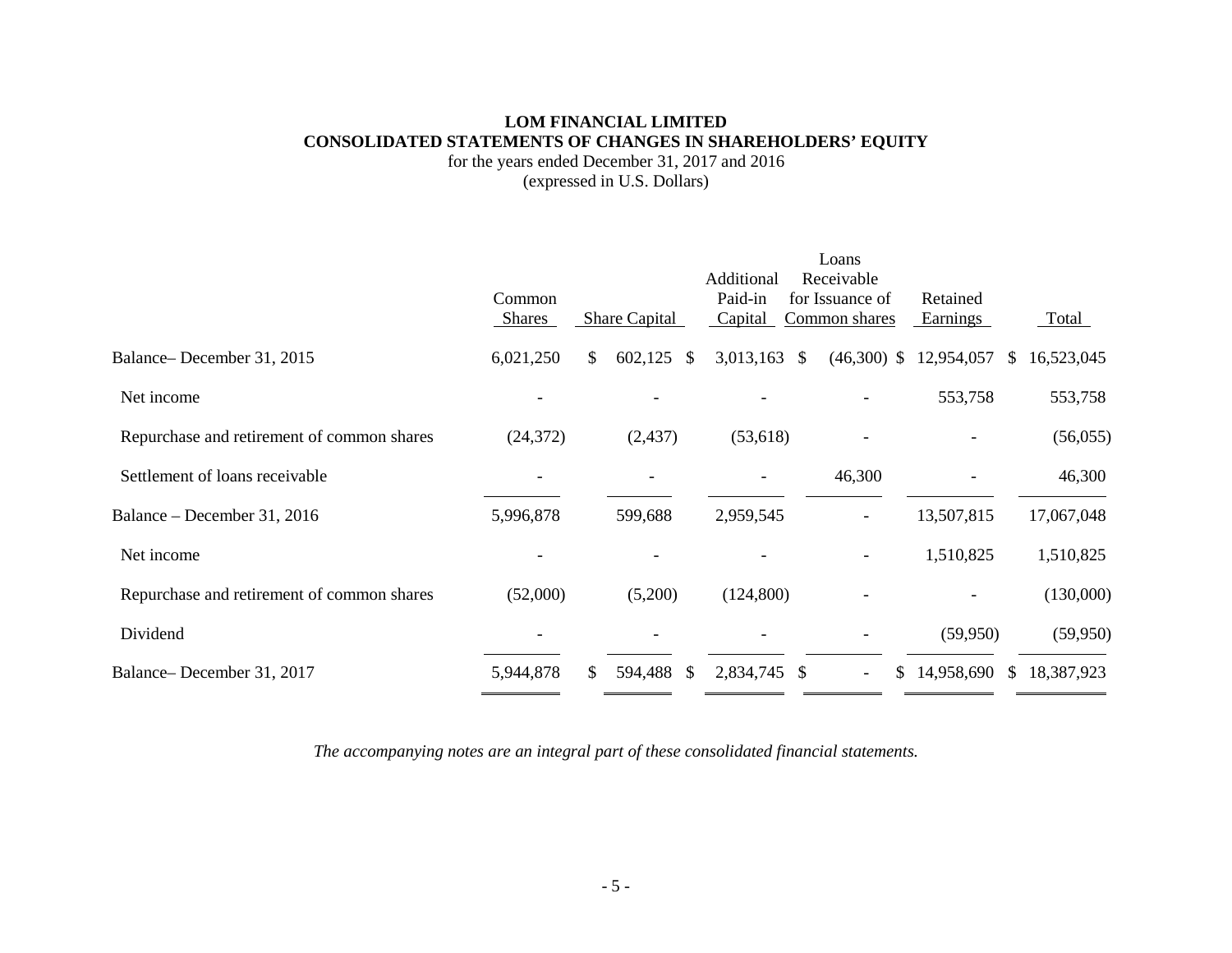# **LOM FINANCIAL LIMITED CONSOLIDATED STATEMENTS OF CASH FLOWS**

# for the years ended December 31, 2017 and 2016

(expressed in U.S. Dollars)

|                                                                                      |               | 2017               | 2016            |
|--------------------------------------------------------------------------------------|---------------|--------------------|-----------------|
| CASH FLOWS FROM OPERATING ACTIVITIES<br>Net income                                   | $\mathcal{S}$ | 1,510,825          | \$<br>553,758   |
|                                                                                      |               |                    |                 |
| Adjustments to reconcile net income to net cash<br>provided by operating activities: |               |                    |                 |
| Depreciation of property and equipment                                               |               | 402,965            | 402,882         |
| Income from equity investment in affiliate                                           |               | (125, 857)         | (108, 645)      |
| Loss on disposal of property and equipment                                           |               | 748                |                 |
| Changes in operating assets and liabilities:<br>Securities owned                     |               | (947,081)          | (222,180)       |
| Accounts receivable                                                                  |               | (169, 144)         | (58,310)        |
| Due from related parties                                                             |               | 11,908             | (8,674)         |
| Prepaid expenses and other assets                                                    |               | 47,061             | (45,685)        |
| Accounts payable and accrued liabilities                                             |               | 179,833            | 65,263          |
| Securities sold short, at fair value                                                 |               | (61,507)           | (150, 275)      |
| Total adjustments                                                                    |               | (661,074)          | (125, 624)      |
| NET CASH PROVIDED BY OPERATING ACTIVITIES                                            |               | 849,751            | 428,134         |
| <b>CASH FLOWS FROM INVESTING ACTIVITIES:</b>                                         |               |                    |                 |
| Purchase of property and equipment<br>Proceeds on disposal of property and equipment |               | (2,207,247)<br>426 | (221,900)       |
|                                                                                      |               |                    |                 |
| NET CASH USED IN INVESTING ACTIVITIES                                                |               | (2,206,821)        | (221,900)       |
| <b>CASH FLOWS FROM FINANCING ACTIVITIES:</b>                                         |               |                    |                 |
| Repurchase of common shares                                                          |               | (130,000)          | (56, 055)       |
| Repayment of loans for issuance of common shares<br>Dividend paid                    |               | (59, 950)          | 46,300          |
|                                                                                      |               |                    |                 |
| NET CASH USED IN FINANCING ACTIVITIES                                                |               | (189,950)          | (9,755)         |
| NET (DECREASE)/INCREASE IN CASH AND CASH EQUIVALENTS                                 |               | (1,547,020)        | 196,479         |
| CASH AND CASH EQUIVALENTS, BEGINNING OF YEAR                                         |               | 4,673,571          | 4,477,092       |
| CASH AND CASH EQUIVALENTS, END OF YEAR                                               | $\mathbb{S}$  | 3,126,551          | \$<br>4,673,571 |
| SUPPLEMENTAL DISCLOSURE OF CASH FLOW INFORMATION                                     |               |                    |                 |
| Interest paid                                                                        | \$            | 188,613            | \$<br>155,900   |

*The accompanying notes are an integral part of these consolidated financial statements.*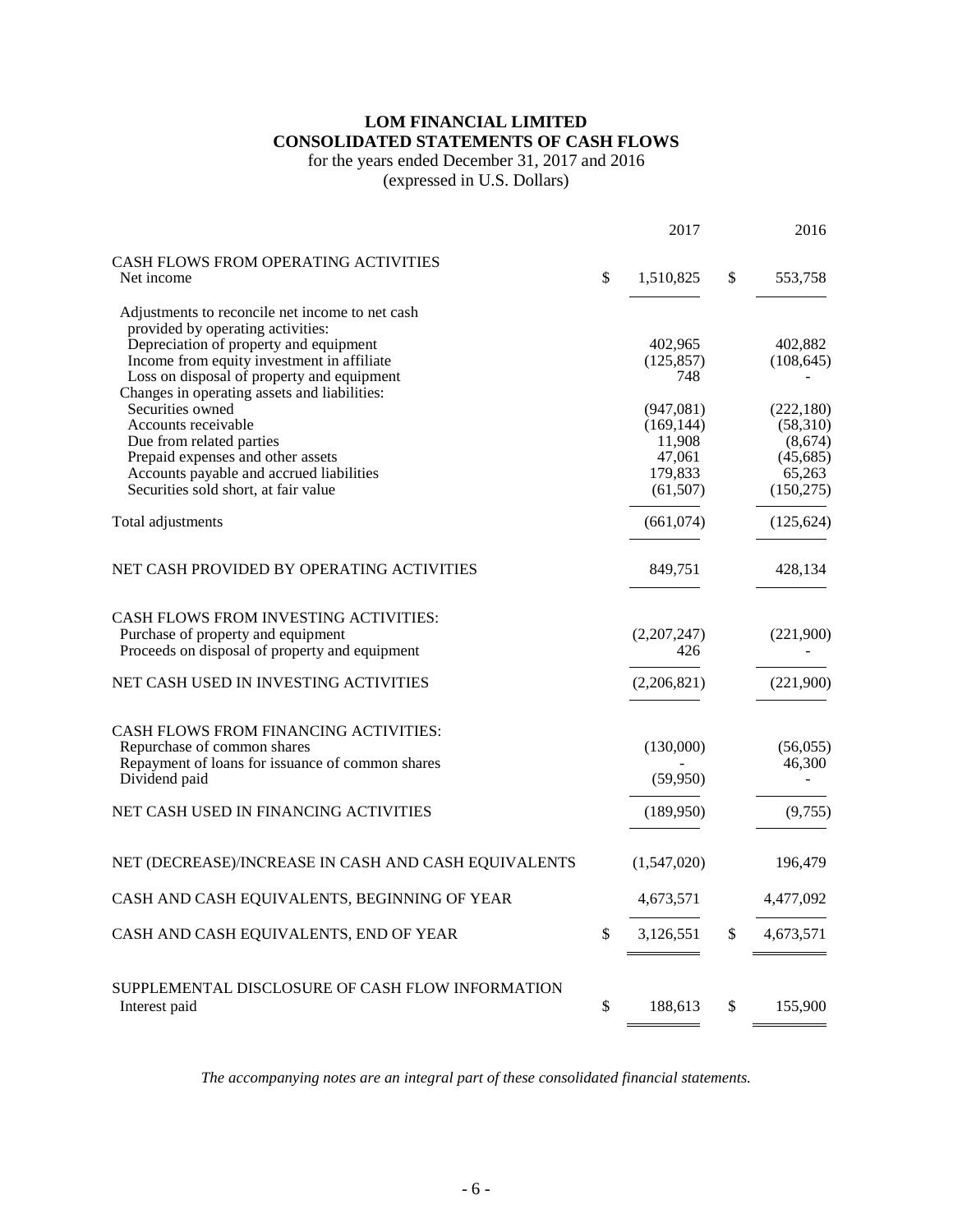(expressed in U.S. Dollars)

# 1. DESCRIPTION OF BUSINESS

LOM Financial Limited ("LOMFL"), a holding company for several wholly owned subsidiaries, was incorporated on May 1, 1996 under the laws of Bermuda. The common shares of LOMFL are publicly traded and listed on the Bermuda Stock Exchange. LOMFL, collectively, with its subsidiaries, is referred to as the "Company" or the "LOM Group of Companies."

A description of the operations of LOMFL's wholly-owned subsidiaries is as follows:

LOM Financial (Bermuda) Limited ("LOMF BDA") was incorporated in 1998 to provide investment and financial advice, brokerage services and discretionary investment management services. LOMF BDA is domiciled and operates in Bermuda and is regulated under the Investment Business Act (2003) of Bermuda.

LOM Financial (Bahamas) Limited ("LOMF BAH") was incorporated in 2001 in the Commonwealth of The Bahamas and is regulated by the Securities Commission of the Bahamas. LOMF BAH is domiciled in the Bahamas and is engaged in a single line of business as a Bahamian broker-dealer, which comprises several classes of service, including principal transactions, agency transactions and the provision of investment advisory services.

LOM Asset Management Limited was incorporated in 1995 to offer its services as investment consultant, manager and advisor. LOM Asset Management Limited is domiciled and operates in Bermuda and is regulated under the Investment Business Act (2003) of Bermuda.

Global Custody & Clearing Limited ("GCCL") was incorporated in 1992, to provide custody, settlement, information technology and execution services as well as certain finance, human resources and administrative services to other companies in the LOM Group of Companies. GCCL operates in Bermuda and is regulated under the Investment Business Act (2003) of Bermuda.

LOM Properties Limited was incorporated in 1996 to hold property for LOMFL in Bermuda and Bahamas.

LOM Corporate Finance Ltd. ("LOMCF") was incorporated in 1998 to offer services to source, value, document and close capital investments in growing companies. LOMCF is domiciled and operates in Bermuda.

Donald & Co. Limited, a Bermuda company, was incorporated in 2013 to perform nominee services.

LOM Nominees Limited, a Bermuda company, was incorporated in 1994 to perform nominee services.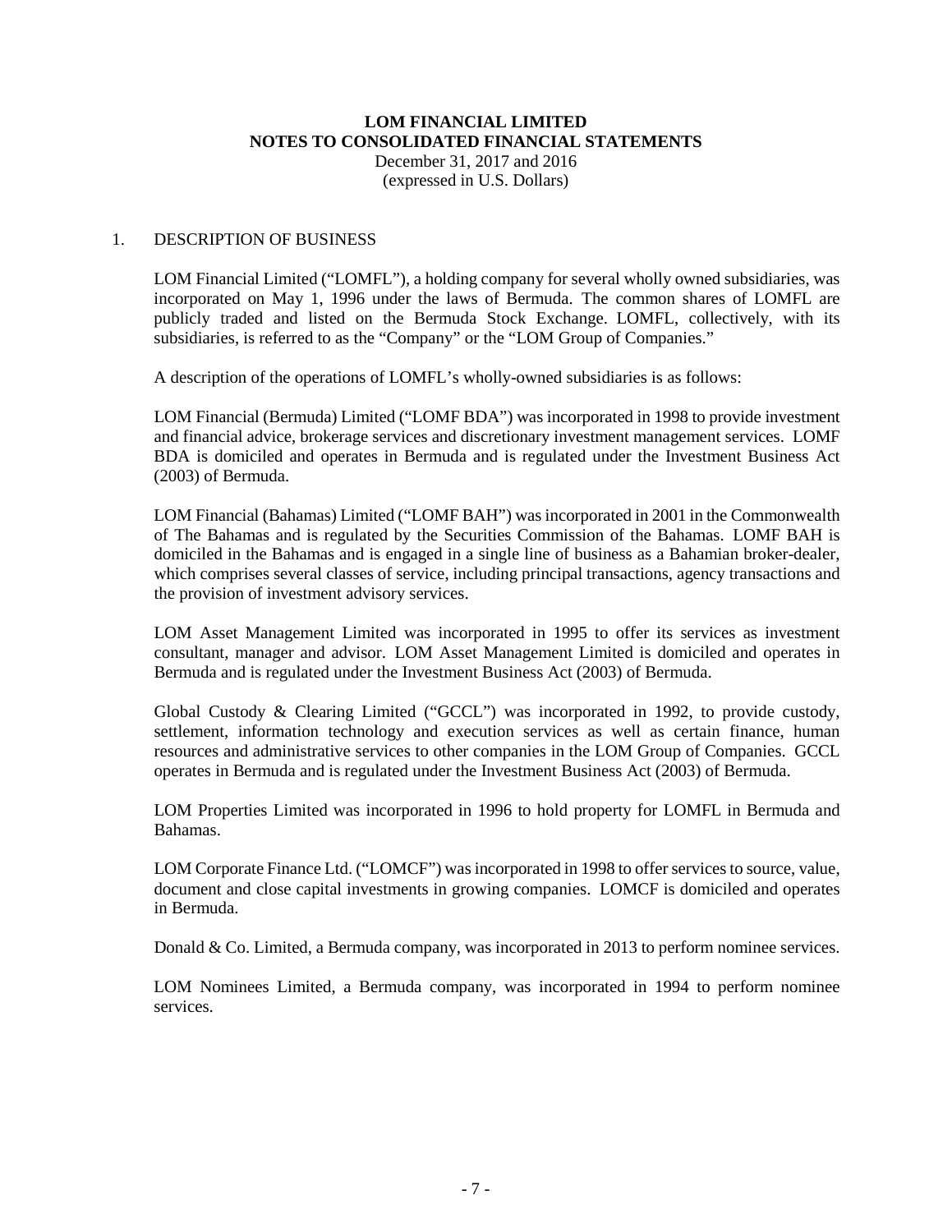(expressed in U.S. Dollars)

# 1. DESCRIPTION OF BUSINESS (Cont'd)

LOM (UK) Limited was incorporated in the United Kingdom in 2004 to market the LOM Group of Companies services to intermediaries in Europe. It also provides IT, Marketing and Finance services to the LOM Group of Companies.

LOM Global Admin Inc. was incorporated in the Philippines in 2017 to provide the group with marketing support in Asia. The Company is registered with the Philippines Securities and Exchange Commission.

# 2. SUMMARY OF SIGNIFICANT ACCOUNTING POLICIES

The accompanying consolidated financial statements have been prepared in accordance with accounting principles generally accepted in the United States of America ("U.S. GAAP"). Certain of the prior year balances have been reclassified to conform to the presentation adopted for the current year.

# *Principles of Consolidation and Basis of Presentation*

The consolidated financial statements include the financial statements and results of operations of all wholly-owned subsidiaries listed in Note 1 above. All inter-company balances and transactions are eliminated on consolidation.

# *Broking Fee Income and Jitney Fees*

Broking fee income represents amounts charged to clients for brokerage services and related jitney fees are amounts charged to the Company by the executing broker. Both are recognized on a trade date basis.

# *Management and Investment Advisory Fees*

The LOM Group of Companies receives management fees and investment advisory fees for managing assets on a discretionary basis for both private and institutional clients and earns management and investment advisory fees based on the value of the portfolio, which are recorded on an accrual basis and recognized on a monthly basis. The LOM Group of Companies also earns management fees from the following mutual funds (collectively referred to as the LOM Sponsored Funds), which are recorded on an accrual basis and recognized on a monthly basis, based on the net asset values:

- LOM Funds SAC Limited (listed on the Bermuda Stock Exchange)
	- a. LOM Money Market Fund (USD, CAD, GBP)
	- b. LOM Fixed Income Fund (USD, CAD, EUR, GBP)
	- c. LOM Equity Growth Fund
	- d. LOM Balanced Fund
	- e. LOM Stable Income Fund
	- f. LOM Emerging Market Fund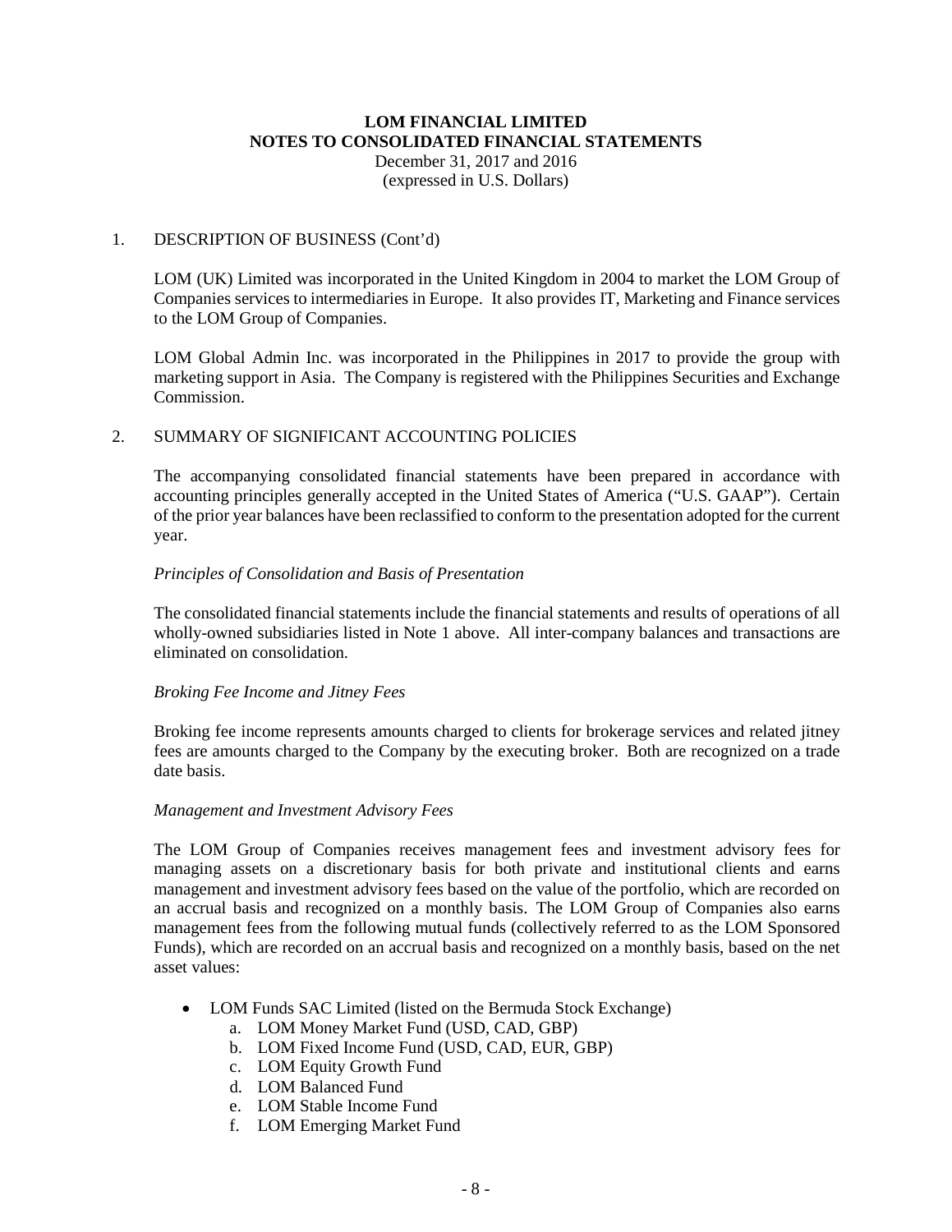# 2. SUMMARY OF SIGNIFICANT ACCOUNTING POLICIES (Cont'd)

#### *Management and Investment Advisory Fees (cont'd)*

The Company also earns a performance fee on the LOM Emerging Markets Fund. This fee is 20 percent of the increase in the value of the NAV above the prior quarter's NAV provided the quarterly performance is positive and the Fund NAV exceeds the 'high water market' level. The high watermark is defined as the NAV for the latest quarter for which a fee was crystallized and paid.

- LOM Commodities Fund Limited
- Burnaby Special Funds SAC Ltd.
	- a. Burnaby QGF Fund

#### *Foreign Exchange Income, net*

Foreign exchange income represents income earned from foreign currency transactions facilitated for customers and are based on the current foreign exchange rates, and is net of foreign exchange fees charged by external brokers. Foreign exchange income is recorded on a trade date basis.

#### *Corporate Finance Income*

Corporate finance income consists of fees earned from clients participating in private placements of securities, generally for privately held companies, and is received in the form of cash, securities or warrants from its underlying investments. When corporate finance income is received in the form of securities, the Company records income based on the fair value of the securities received as of the date of the transaction. Fair value is the last reported sales price on the main market in which the investments trade on the date of valuation. Where there are no sales on that day, the mid-market prices are used. Where income is received in the form of warrants, the Board of Directors determines a price based on the fair value of the warrant.

#### *Administration and Custody Fees*

Administration fees, charged for the administrative and custodial services provided to the LOM Sponsored Funds, are recorded on an accrual basis over the period during which the service is provided.

# *Net Interest Income*

Net interest income is a combination of interest earned on or paid to clients based on their daily cash balances and interest received or paid on the Company's cash balances from and to brokers, custodians and related parties (see Note 8).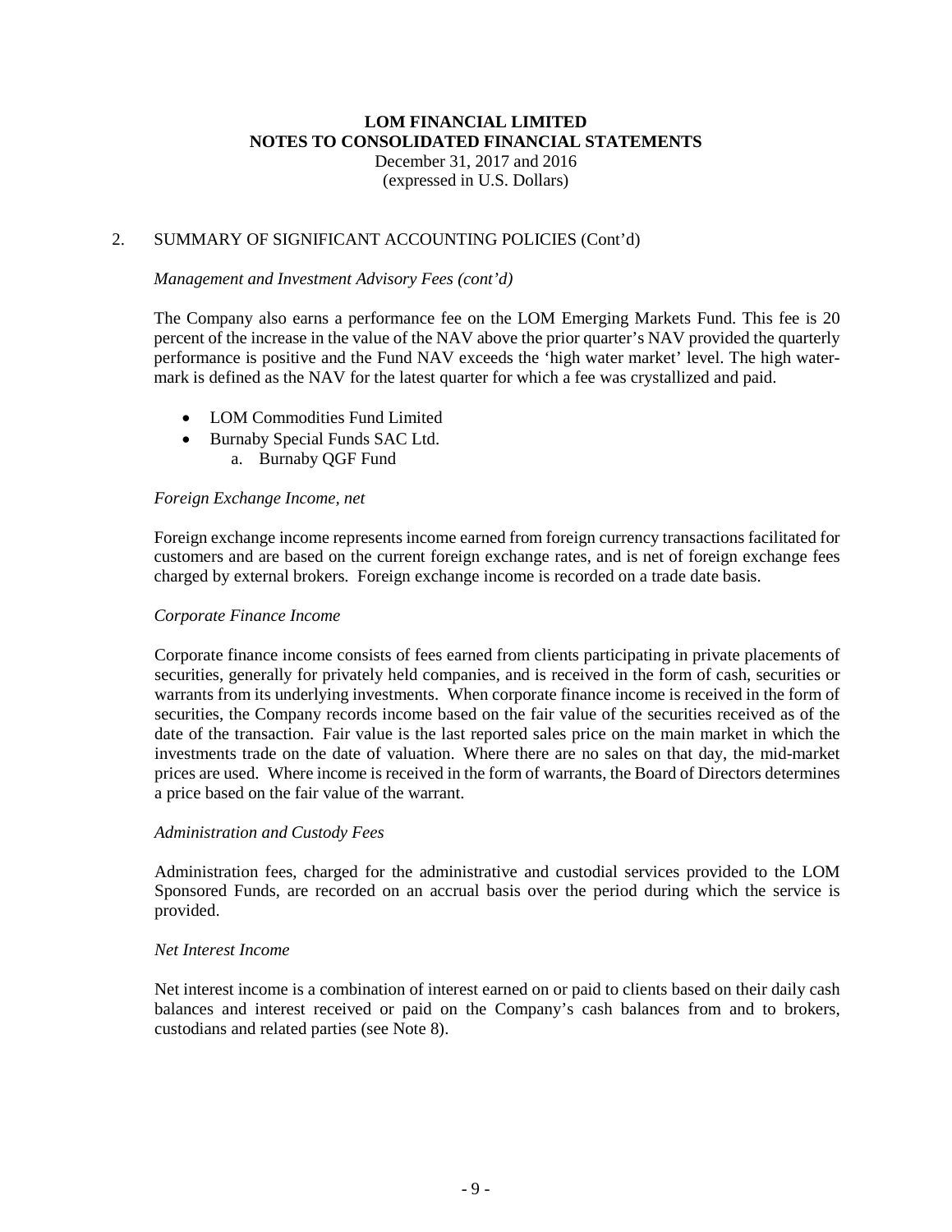# 2. SUMMARY OF SIGNIFICANT ACCOUNTING POLICIES (Cont'd)

# *Other Income*

Other income earned includes fees for settlement of client investment transactions and dividends received related to the Company's investments. Fees earned for settlement of client investment transactions and dividends received related to the Company's investments are recorded on a transaction date basis.

#### *Rental Income*

Rental income consists of rent earned from the lease of office space in the Company owned office building and includes rent from related parties and is recorded on an accrual basis (See Note 8).

#### *Cash and Cash Equivalents*

The Company has defined cash equivalents as highly liquid investments, with original maturities of 90 days or less that are not held for sale in the ordinary course of business. Cash and cash equivalents can include time deposits, money market funds and U.S. Treasury bills with original maturities of 90 days or less.

#### *Property and Equipment*

Property and equipment is stated at cost, net of accumulated depreciation. The costs of normal maintenance and repairs are charged to expense in the year incurred. Expenditures which significantly improve or extend the life of an asset are capitalized and depreciated over the asset's remaining useful life.

Depreciation is recorded on a straight-line basis over the estimated useful lives of the related assets. Leasehold improvements are amortized over the lesser of the life of the asset or the remaining lease term. Upon sale or disposition of an asset, the related cost and accumulated depreciation are removed and the resultant gain or loss, if any, is reflected in earnings. The useful lives of the Company's assets are as follows:

| Building                       | 40 years      |
|--------------------------------|---------------|
| Computer hardware and software | $3 - 5$ years |
| Furniture and fittings         | 4 years       |
| Leasehold improvements         | $4 - 6$ years |
| Machinery and equipment        | 4 years       |

#### *Unclaimed Cash and Securities*

Client funds received and unclaimed after a three-year period are included as income under the category of other income. Securities received and unclaimed after a five-year period are sold and included as income under the category of other income. During 2017, the amount of unclaimed cash and proceeds from the sale of unclaimed securities was \$26 (2016 - \$78).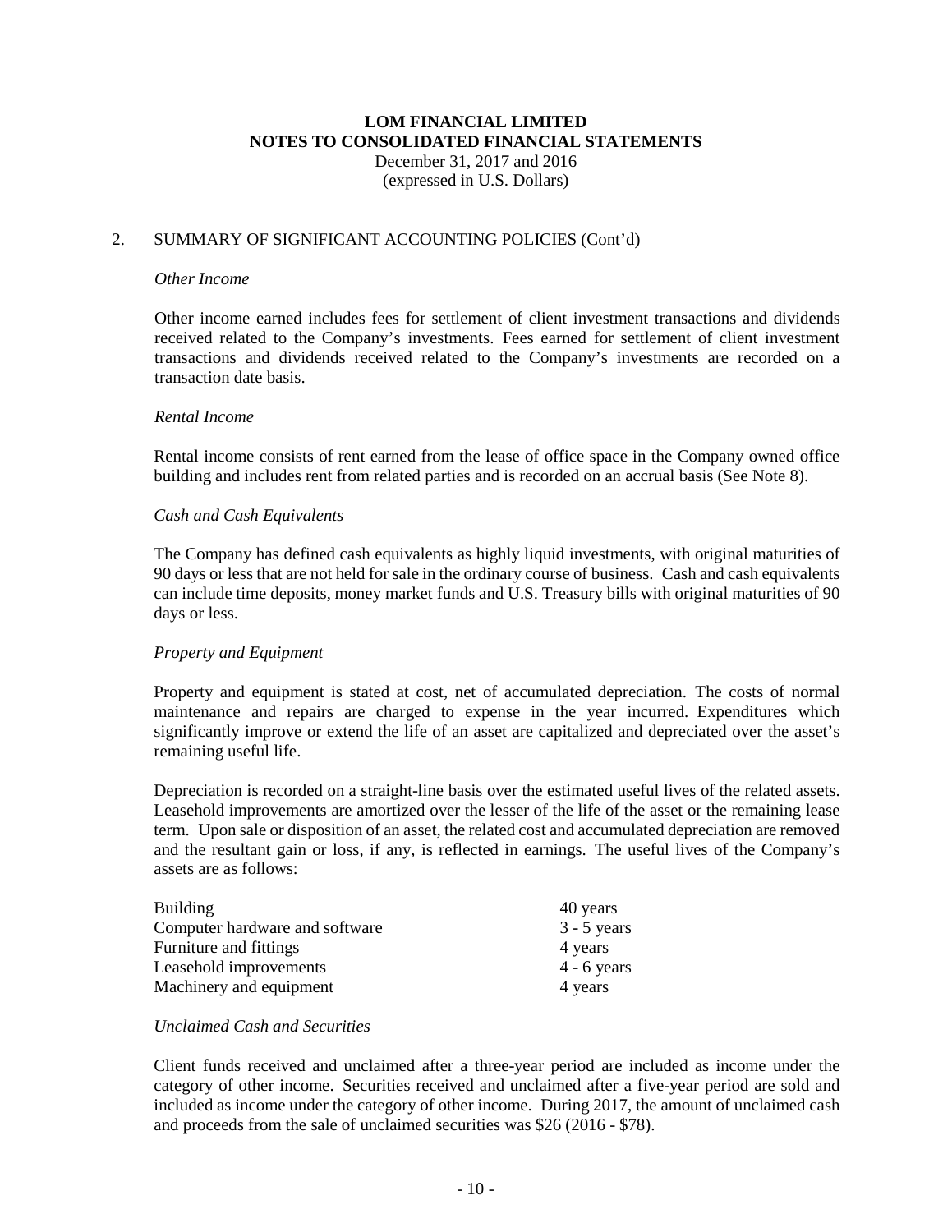(expressed in U.S. Dollars)

# 2. SUMMARY OF SIGNIFICANT ACCOUNTING POLICIES (Cont'd)

#### *Foreign Currency Transactions and Balances*

The Company has adopted U.S. Dollars as its functional currency for the Company and all subsidiaries (including LOM (UK) Limited and Global Admin Inc.) because the majority of the Company's transactions and assets under management are denominated in U.S. Dollars. Bermuda Dollars and Bahamian Dollars trade at par with the U.S. Dollar. Therefore, no foreign currency translation gains or losses are recorded in the accompanying consolidated financial statements. Foreign currency transaction gains or losses are recorded at the prevailing foreign exchange rates on the date of the transaction and are reflected in earnings for the year in the accompanying consolidated statement of operations.

#### *Securities Owned*

Securities owned are investments such as bonds and equities that are both marketable and nonmarketable. These investments consist of trading investments, securities received as income from corporate finance transactions, privately held securities, and other strategic investments. Realized and unrealized gains or losses on trading securities and strategic investments are reflected in earnings as net trading gains and losses in the consolidated statements of operations. Realized gains or losses are based on the average cost method of securities purchased and sold. Security transactions are recorded on a trade date basis. Marketable securities are valued at the last reported sales price on the principal market in which the investments trade on the date of valuation. Where there are no sales on that day, the mid-market prices are used. For securities with no readily available market price or where the security is restricted, the securities are recorded at the estimated fair value in accordance with U.S. GAAP. The use of different assumptions or valuation techniques could produce materially different estimates of fair value. These securities have been valued with reference to observable and unobservable inputs or valuation models that make use of certain quantitative and qualitative inputs for similar securities traded in active markets, in accordance with U.S. GAAP (see Note 3, Fair Value Measurements).

#### *Investments Recorded Under the Equity Method*

For investments in entities that do not constitute a Variable Interest Entity ("VIE"), or for investments in securities owned and held as trading investments which are held at fair value, the Company considers other U.S. GAAP guidance, as required, in determining (i) consolidation of the entity if the Company's ownership interests comprise a majority of its outstanding voting shares or otherwise control the entity, or (ii) application of the equity method of accounting if the Company does not have direct or indirect control of the entity, with the initial investment carried at cost and subsequently adjusted for the Company's share of net income or loss and cash contributions and distributions to and from these entities.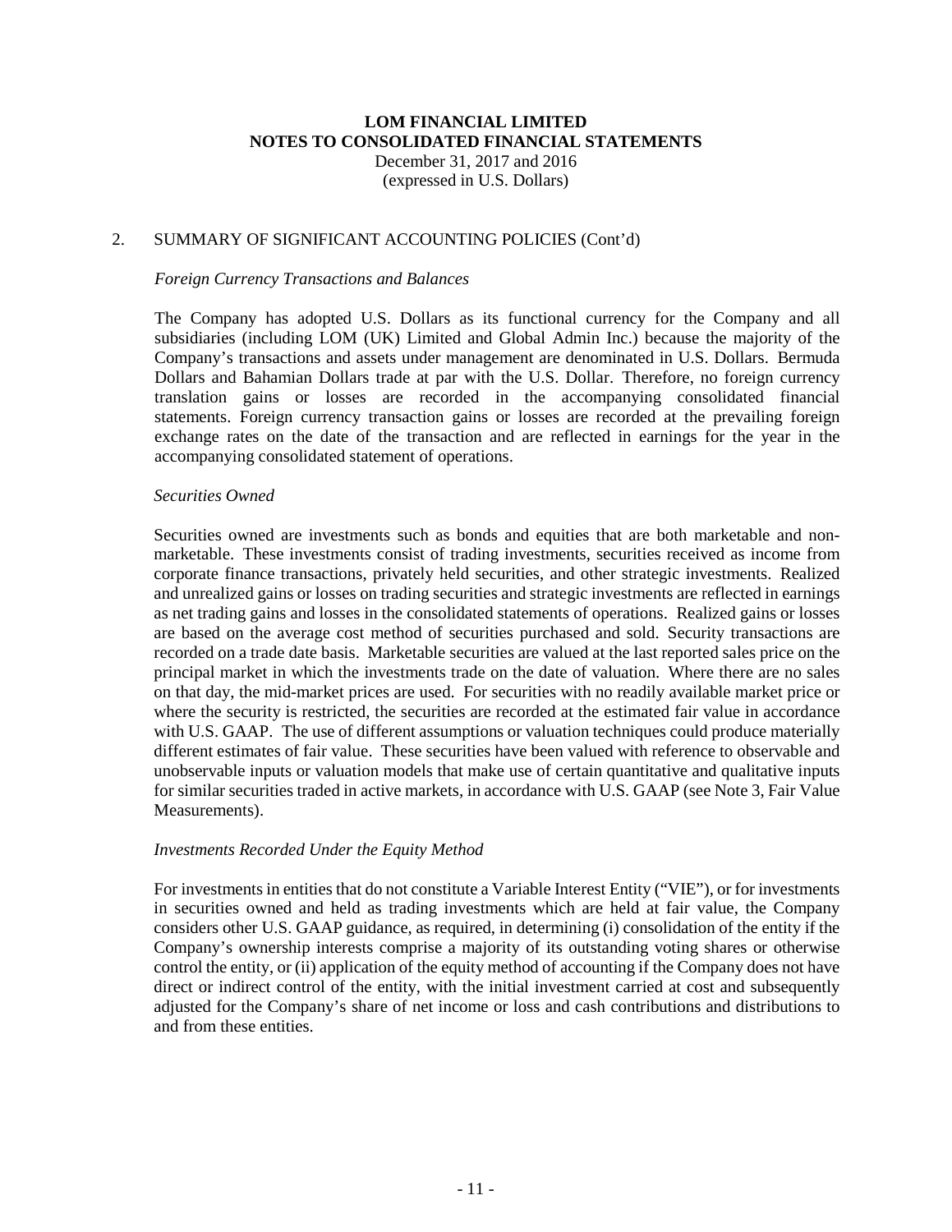(expressed in U.S. Dollars)

# 2. SUMMARY OF SIGNIFICANT ACCOUNTING POLICIES (Cont'd)

#### *Investments Recorded Under the Equity Method (cont'd)*

If events or circumstances indicate that the fair value of an investment accounted for using the equity method has declined below its carrying value and the Company considers the decline to be "other than temporary," the investment is written down to fair value and an impairment loss is recognized. The evaluation of impairment for an investment would be based on a number of factors, including financial condition and operating results for the investment, inability to remain in compliance with provisions of any related debt agreements, and recognition of impairments by other investors. Impairment recognition would negatively impact the recorded value of the Company's investment and reduce net income.

# *Fair Value of Financial Instruments*

The Company's financial instruments consist primarily of cash and cash equivalents, accounts receivable, securities owned, securities sold short, accounts payable and accrued liabilities. The book value of cash and cash equivalents, accounts receivable, and accounts payable is considered to be representative of their fair value because of their short term maturities.

#### *Fair Value Measurements*

ASC 820 "Fair Value Measurements" defines fair value, establishes a framework for measuring fair value in accordance with generally accepted accounting principles, and expands disclosures about fair value measurements. Fair value is the price that would be received to sell an asset or paid to transfer a liability in an orderly transaction between market participants at the measurement date. ASC 820 applies to all assets and liabilities that are measured and reported on a fair value basis (see Note 3, Fair Value Measurements).

# *Concentration of Credit Risk*

Financial instruments that potentially subject the Company to a concentration of credit risk principally consist of cash and cash equivalents, employee loans and securities owned. The Company has its cash and cash equivalents and securities placed with major international and local financial institutions. As part of its cash management process, the Company performs continuous evaluation of the relative credit standing of these institutions.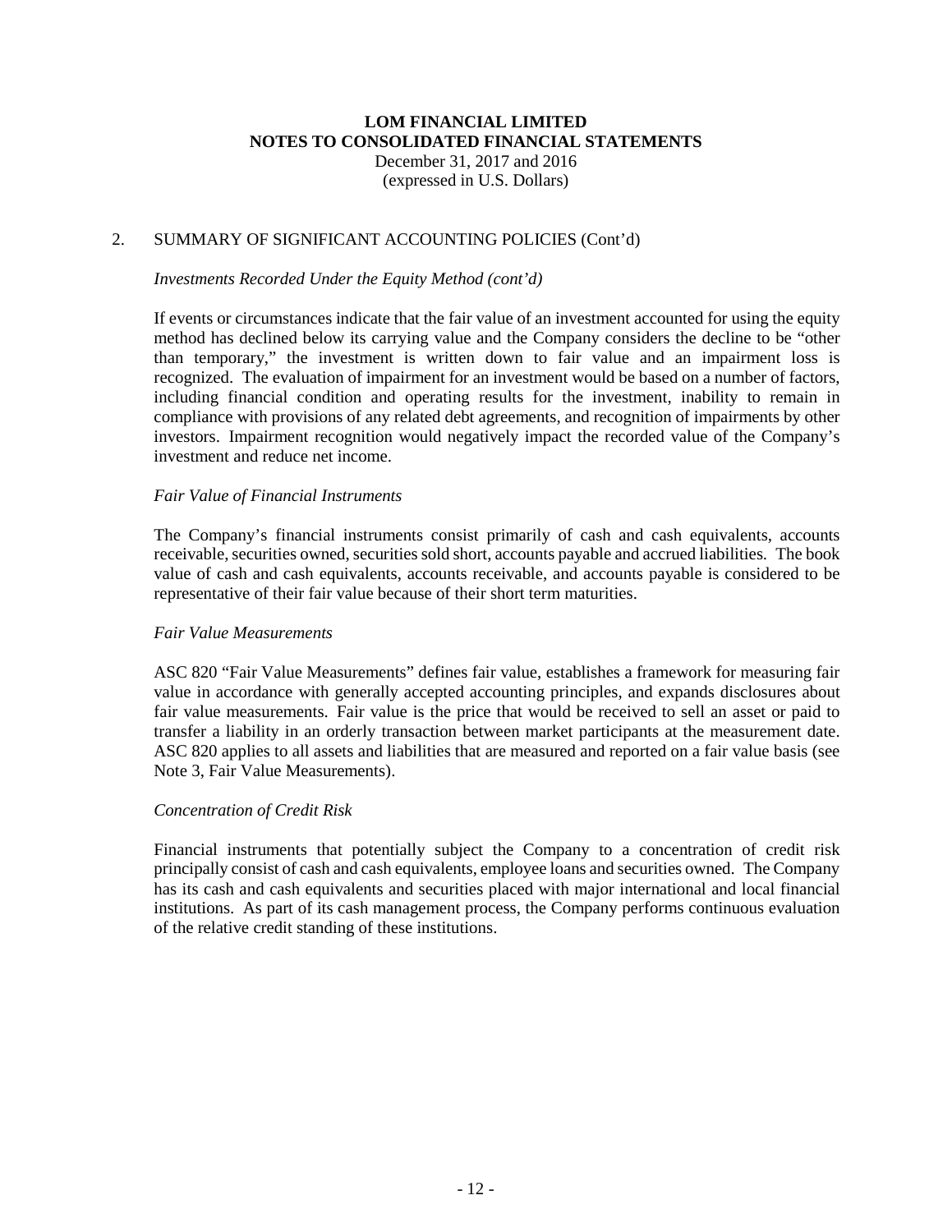### 2. SUMMARY OF SIGNIFICANT ACCOUNTING POLICIES (Cont'd)

#### *Use of Estimates*

The preparation of consolidated financial statements in conformity with U.S. GAAP requires management to make estimates and assumptions that affect the reported amounts of assets and liabilities and disclosure of contingent assets and liabilities at the date of the consolidated financial statements and the reported amounts of revenues and expenses during the reporting period. Management bases its estimates on historical experience and on various assumptions that are believed to be reasonable under the circumstances, the results of which form the basis for making judgments about the carrying values of assets and liabilities that are not readily apparent from the other sources. The most significant estimates include estimates recorded for the fair market value of privately held securities. On a continual basis, management reviews its estimates utilizing currently available information, changes in facts and circumstances, historical experience and reasonable assumptions. After such reviews, and if deemed appropriate, those estimates are adjusted accordingly. Actual results could differ from those estimates.

#### *Net Income Per Common Share*

The Company calculates basic net income per common share and diluted net income per common share assuming dilution. Basic net income per common share is calculated by dividing net income attributable to common shareholders by the weighted average number of common shares outstanding during the period. Diluted net income per common share is calculated by dividing the net income attributable to common shareholders by the weighted average number of common shares outstanding during the period, plus potential dilutive common shares.

# *Securities Sold Short*

The Company may sell a security it does not own in anticipation of a decline in fair value of the security, or as a hedge against similar securities owned. When the Company sells a security short, it must borrow the security sold short and deliver it to the broker-dealer through which it made the short sale. Obligations related to securities sold short are recorded as a liability at fair value. Realized and unrealized gains and losses are recorded in net trading losses/gains in the consolidated statement of operations. A gain, limited to the price at which the Company sold the security short, or a loss, unlimited in size, is recognized on a monthly basis.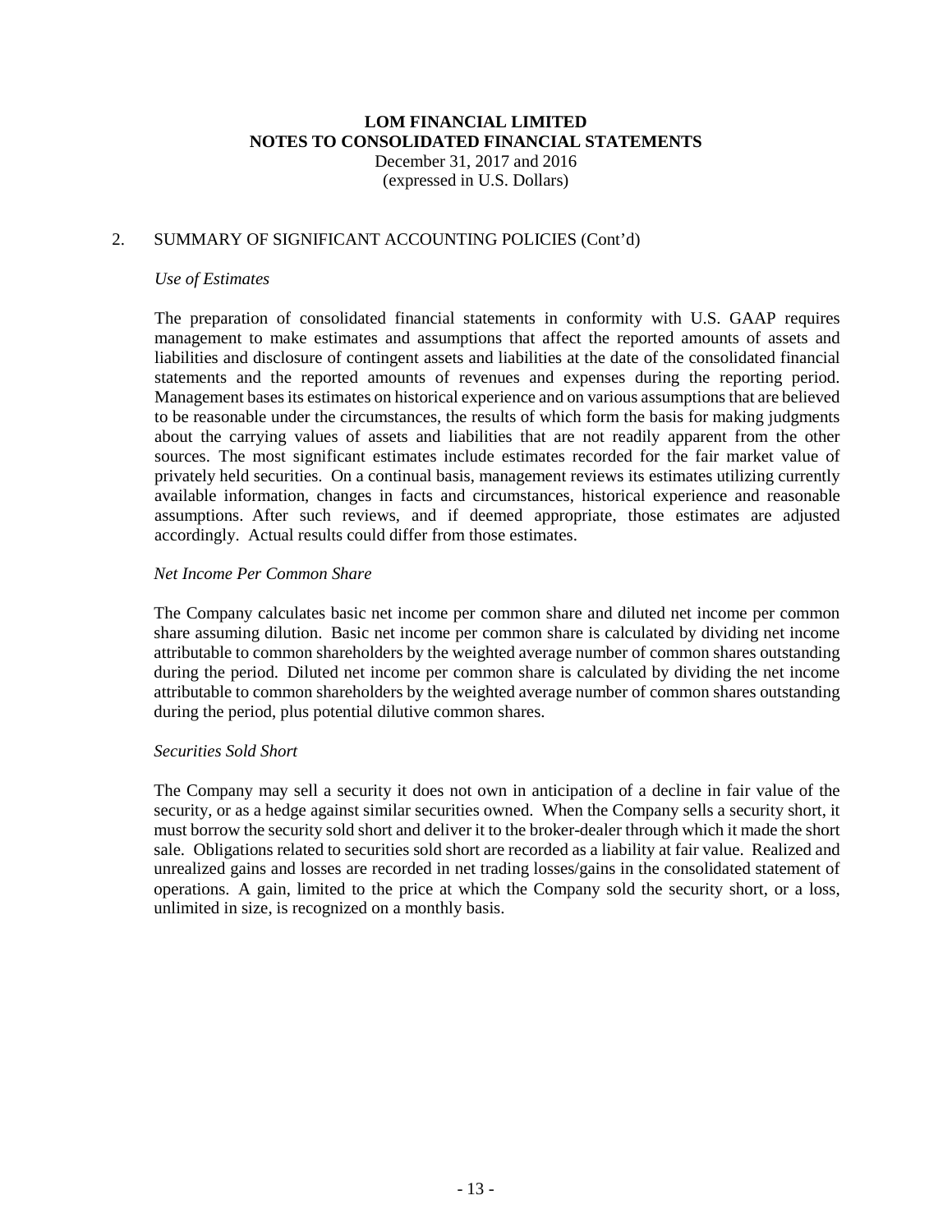December 31, 2017 and 2016 (expressed in U.S. Dollars)

# 2. SUMMARY OF SIGNIFICANT ACCOUNTING POLICIES (Cont'd)

*New Accounting Standards - Not yet Adopted*

# *Financial Instruments*

In January 2016, the FASB issued Accounting Standards Update 2016-01, "Financial Instruments - Overall (Subtopic 825-10): Recognition and Measurement of Financial Assets and Financial Liabilities" ("ASU 2016-01, which requires equity investments (except those accounted for under the equity method of accounting or those that result in consolidation of the investee) to be measured at fair value with changes in fair value recognized in net income. The guidance is effective for interim and annual periods beginning after December 15, 2017. Early adoption is permitted. The Company is currently assessing the impact the adoption of ASU No. 2016-01 will have on future financial statements and related disclosures.

# *Revenue from Contracts with Customers*

In May 2014, the FASB issued Accounting Standards Update 2014-09, "Revenue from Contracts with Customers" ("ASU 2014-09"). ASU 2014-09 provides a framework, through a five-step process, for recognizing revenue from customers, improves comparability and consistency of recognizing revenue across entities, industries, jurisdictions and capital markets, and requires enhanced disclosures. Certain contracts with customers are specifically excluded from the scope of ASU 2014-09, including; amongst others, insurance contracts accounted for under Accounting Standard Codification 944, Financial Services - Insurance. The effective date for this update is the same as for Accounting Standard Update No. 2017-13 Revenue from Contracts with Customers (TOPIC 606), which defers the effective date of ASU 2014-09 resulting in the effective date being for annual reporting periods beginning after December 15, 2018, and interim reporting periods within annual reporting periods beginning after December 15, 2019. The Company is currently assessing the impact the adoption of ASU 2014-09 will have on future financial statements and related disclosures.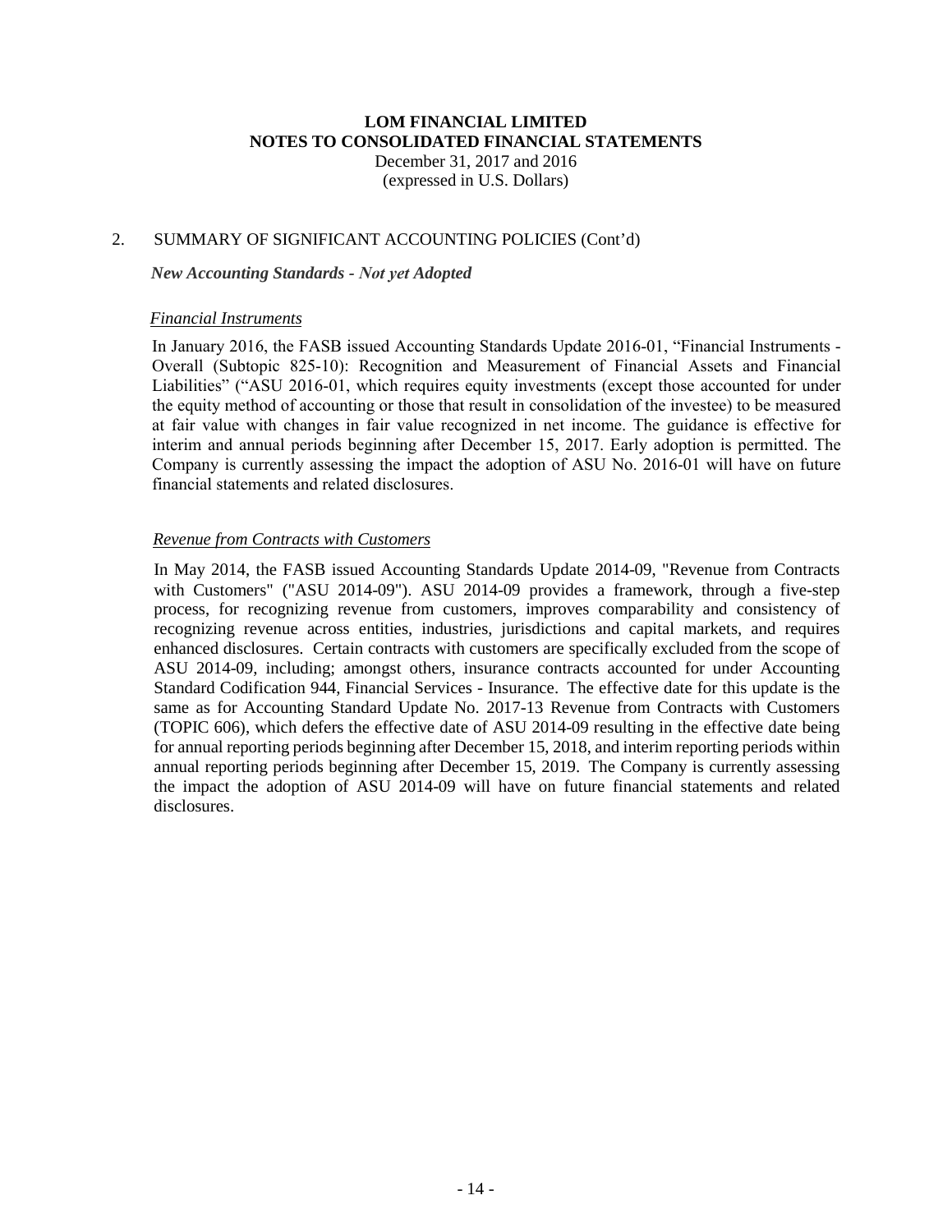# 3. SECURITIES OWNED AND FAIR VALUE MEASUREMENTS

# *Fair Value Measurements*

ASC 820 clarifies the definition of fair value, establishes a framework for measurement of fair value and expands disclosure about fair value measurements. Fair value is the price that would be received to sell an asset or paid to transfer a liability in an orderly transaction between market participants at the measurement date. ASC 820 applies to all financial instruments that are measured and reported on a fair value basis.

Where available, fair value is based on observable market prices or is derived from such prices. In instances where valuation models are applied, inputs are correlated to a market value, combinations of market values or the Company's proprietary data. The Company primarily uses the market approach.

# *Market Approach*

The market approach uses prices and other pertinent information generated from market transactions involving identical or comparable assets or liabilities. Valuation techniques consistent with the market approach often use market multiples derived from a set of comparables or may include matrix pricing.

#### *Income Approach*

The income approach uses valuation techniques to convert future values e.g. cash flows, or earnings to a single discounted present amount. The measurement is based on the value indicated by current market expectations about those future amounts. Those valuation techniques include present value computations, option pricing models and a binomial model.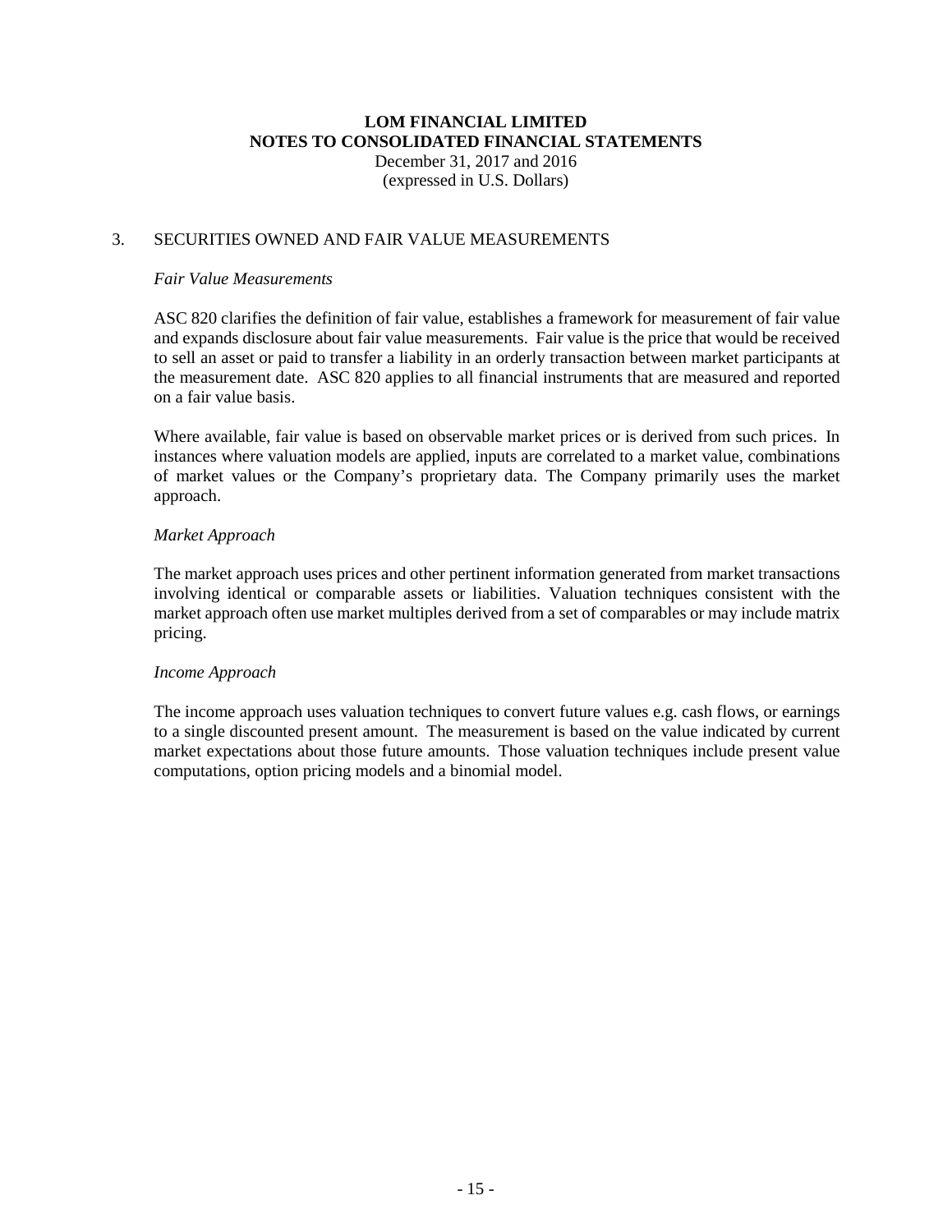# 3. SECURITIES OWNED AND FAIR VALUE MEASUREMENTS (Cont'd)

#### *Income Approach (cont'd)*

In following these approaches, the types of factors the Company may take into account in estimating fair value include: available current market data, including relevant and applicable market quotes, yields and multiples, quotations received from counterparties, brokers or dealers when considered reliable, subsequent rounds of financing, recapitalizations and other recent transactions in the same or similar instruments, restrictions on disposition, the entity's current or projected earnings and discounted cash flows, the market in which the entity does business, comparisons of financial ratios of peer companies that are public, merger and acquisition comparable and the principal market and enterprise values, among other factors. Based on these approaches, the Company will use certain assumptions that market participants would use in pricing the asset or liability, including assumptions about risk and/or the risks inherent in the inputs to the valuation technique. These inputs can be readily observable, market corroborated, or generally unobservable firm inputs. The Company aims to use valuation techniques that maximize the use of observable inputs and minimize the use of unobservable inputs. The Company uses valuation techniques it believes are most appropriate to estimate the fair value of its portfolio investments; however, considerable judgment is required in interpreting market data to develop the estimates of fair value. There are inherent limitations in any estimation technique.

For investments in publicly held securities that trade on exchanges, the Company generally uses the market approach, except when circumstances, in the estimation of the Company, warrant consideration of other data such as current market prices for similar securities in cases where current market data is not available or unreliable. Many of the stocks and warrants held are in small cap companies and are highly volatile with thinly traded daily volumes. Sudden sharp declines in the market value of such securities can result in very illiquid markets. Management and the directors have taken all of these factors into account, including the fact that some securities it holds are currently restricted as to sale, in arriving at their best estimate of the fair value of the securities.

The use of different assumptions and/or estimation methodologies may have a material effect on the estimated fair values. Accordingly, the estimates presented herein are not necessarily indicative of the amounts that could be realized in a current market exchange and there can be no assurance that the fair values for these investments will be fully realizable upon their ultimate disposition or reflective of future fair values. Because of the inherent uncertainty of valuation, the estimated fair values of certain privately held investments may differ significantly from values that would have been used had an observable market for the privately held investment existed, and the differences could be material.

Based on the inputs used in the valuation techniques described above, financial instruments are categorized according to the fair value hierarchy prescribed by ASC 820. The fair value hierarchy ranks the quality and reliability of the information used to determine fair values.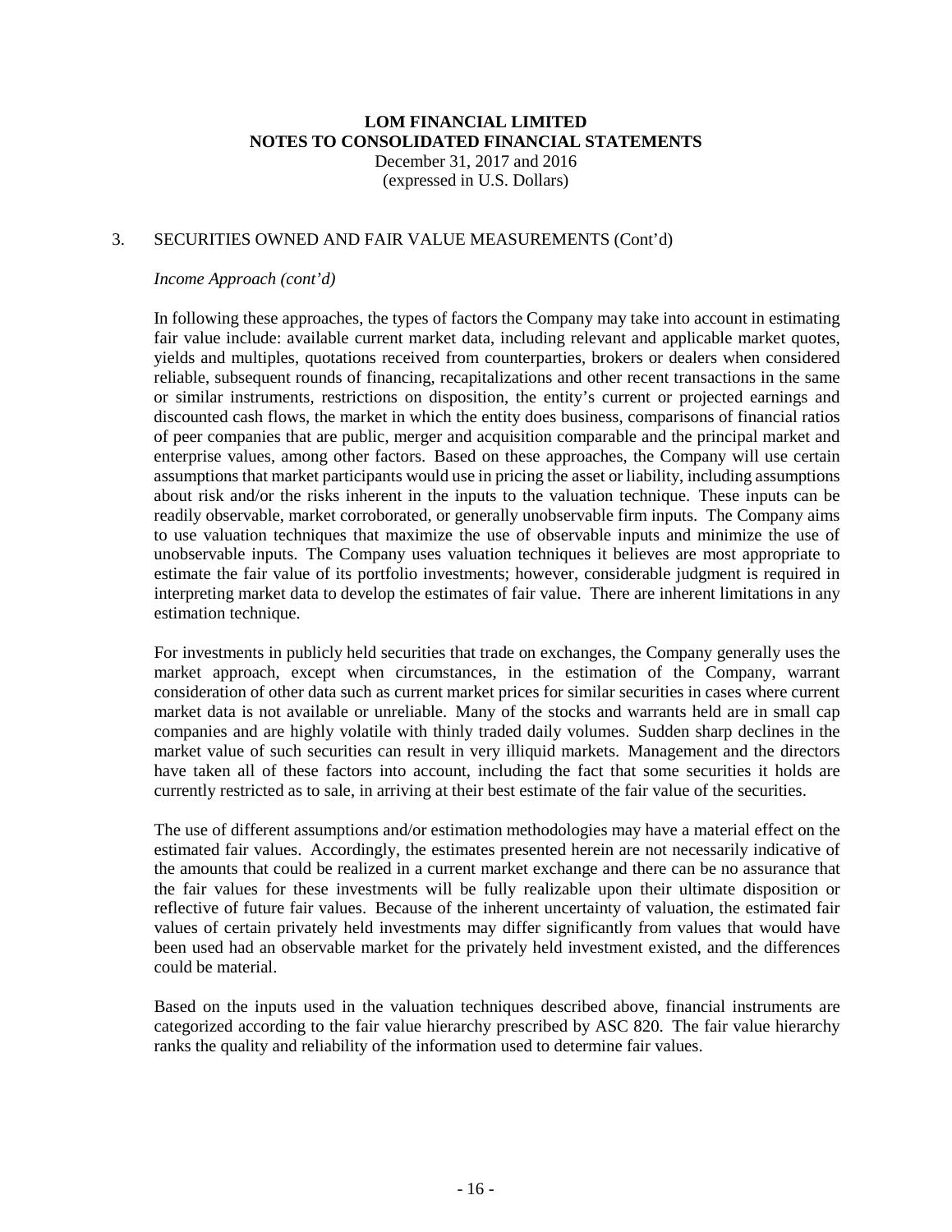# 3. SECURITIES OWNED AND FAIR VALUE MEASUREMENTS (Cont'd)

### *Income Approach (Cont'd)*

Financial assets carried at fair value are classified and disclosed in one of the following three categories:

- Level 1 Observable inputs that reflect quoted market prices are available in active markets for identical assets or liabilities as of the reporting date. The types of investments in Level 1 include listed equities and monetary gold.
- Level 2 Observable inputs, other than Level 1 prices, such as quoted prices in active markets for similar assets and liabilities, quoted prices for identical or similar assets and liabilities in markets that are not active, or other inputs that are observable or can be corroborated by observable market data. Investments in this category include less liquid and restricted equity securities and securities in markets for which there are few transactions (inactive markets).
- Level 3 Unobservable inputs that are supported by little or no market activity and that are significant to the fair value of the assets or liabilities. This includes certain pricing models, discounted cash flow methodologies and similar techniques that use significant unobservable inputs. Investments in this category include investments in private companies.

In certain cases, the inputs used to measure fair value may fall into different levels of the fair value hierarchy. In such cases, the assignment of the asset within the fair value hierarchy is based on the lowest level of input that is significant to the fair value measurement. The Company's assessment of the significance of a particular input to the fair value measurement in its entirety requires judgment, and considers factors specific to the asset.

When determination is made to classify a financial instrument within Level 3, the determination is based upon the lack of significance of the observable parameters to the overall fair value measurement. However, the fair value determination for Level 3 financial instruments may include observable components.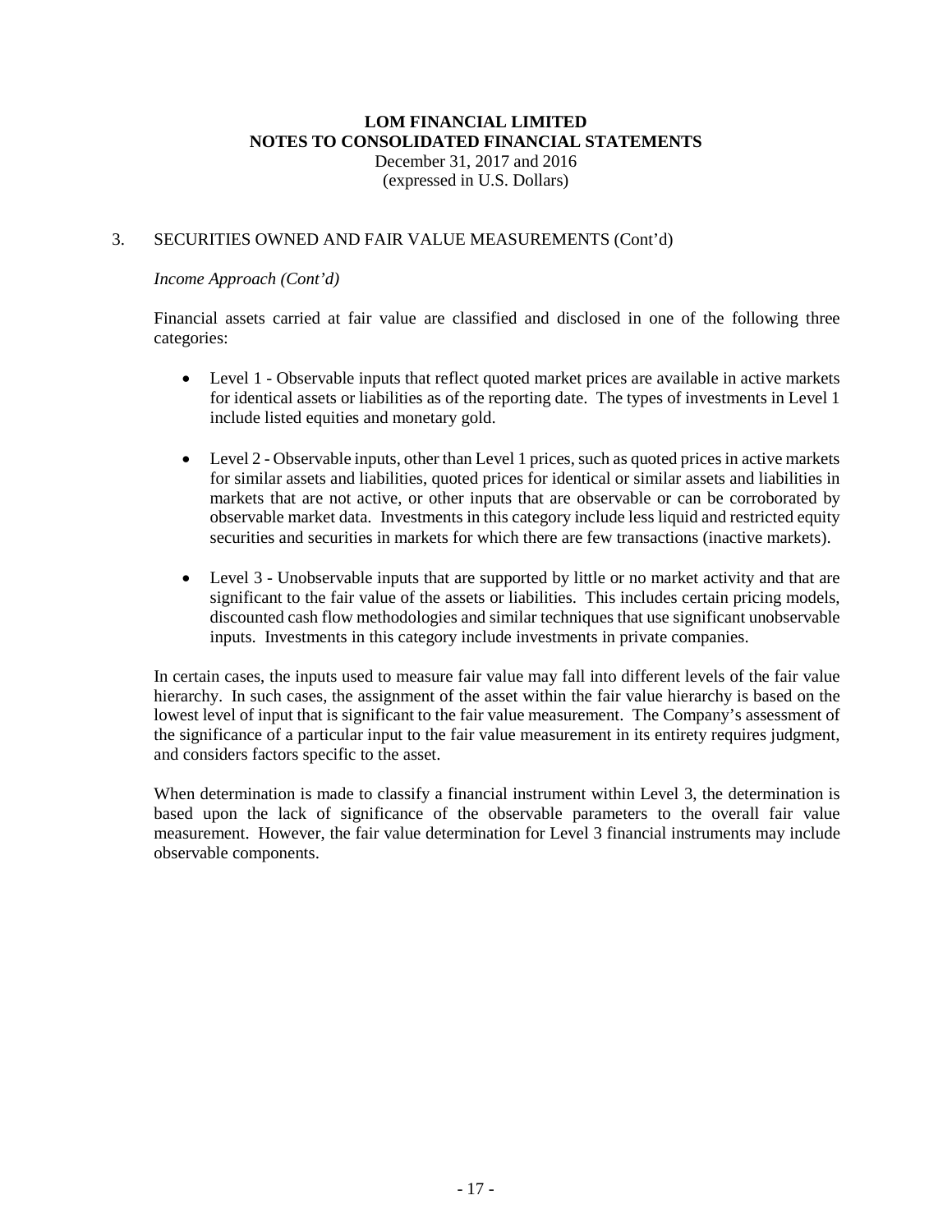# 3. SECURITIES OWNED AND FAIR VALUE MEASUREMENTS (Cont'd)

The following are the Company's major categories of assets measured at fair value on a recurring basis at December 31, 2017 and 2016, categorized by the ASC 820 fair value hierarchy:

|                                |                      |               | Fair Value Measurements at December 31, 2017 Using: |                 |
|--------------------------------|----------------------|---------------|-----------------------------------------------------|-----------------|
|                                | <b>Quoted Prices</b> |               |                                                     |                 |
| Description                    | (Level 1)            | (Level 2)     | (Level 3)                                           | Total           |
| Assets:                        |                      |               |                                                     |                 |
| <b>Equity Securities:</b>      |                      |               |                                                     |                 |
| Financial services             | \$                   | \$<br>972     | \$                                                  | \$<br>972       |
| Investment exchange            |                      |               | 811,404                                             | 811,404         |
| Restaurant                     |                      | 70            |                                                     | 70              |
| Consumer discretionary         |                      | 617           |                                                     | 617             |
| <b>Consumer Staples</b>        | 7,358                |               |                                                     | 7,358           |
| Media                          |                      |               | 2,279,689                                           | 2,279,689       |
| Mining                         | 34,801               | 172,374       | 191,994                                             | 399,169         |
| <b>Utilities</b>               | 1,841                |               |                                                     | 1,841           |
| Telecommunication              | 87                   |               | 9,938                                               | 10,025          |
| Oil                            |                      | 4,486         |                                                     | 4,486           |
| <b>Biotech</b>                 |                      |               | 13,488                                              | 13,488          |
| Industrial                     |                      | 30            |                                                     | 30              |
| Insurance                      | 1,035                |               |                                                     | 1,035           |
| Other                          | 3,636                | 3,740         |                                                     | 7,376           |
| <b>Total Equity Securities</b> | 48,758               | 182,289       | 3,306,513                                           | 3,537,560       |
| Commodities:                   |                      |               |                                                     |                 |
| Gold                           | 606,123              |               |                                                     | 606,123         |
| <b>Total Assets</b>            | \$<br>654,881        | \$<br>182,289 | \$<br>3,306,513                                     | \$<br>4,143,683 |
| Liabilities:<br>Commodities:   |                      |               |                                                     |                 |
| Gold                           | \$<br>12,089         | \$            | \$                                                  | \$<br>12,089    |
| <b>Total Liabilities</b>       | \$<br>12,089         | \$            | \$                                                  | \$<br>12,089    |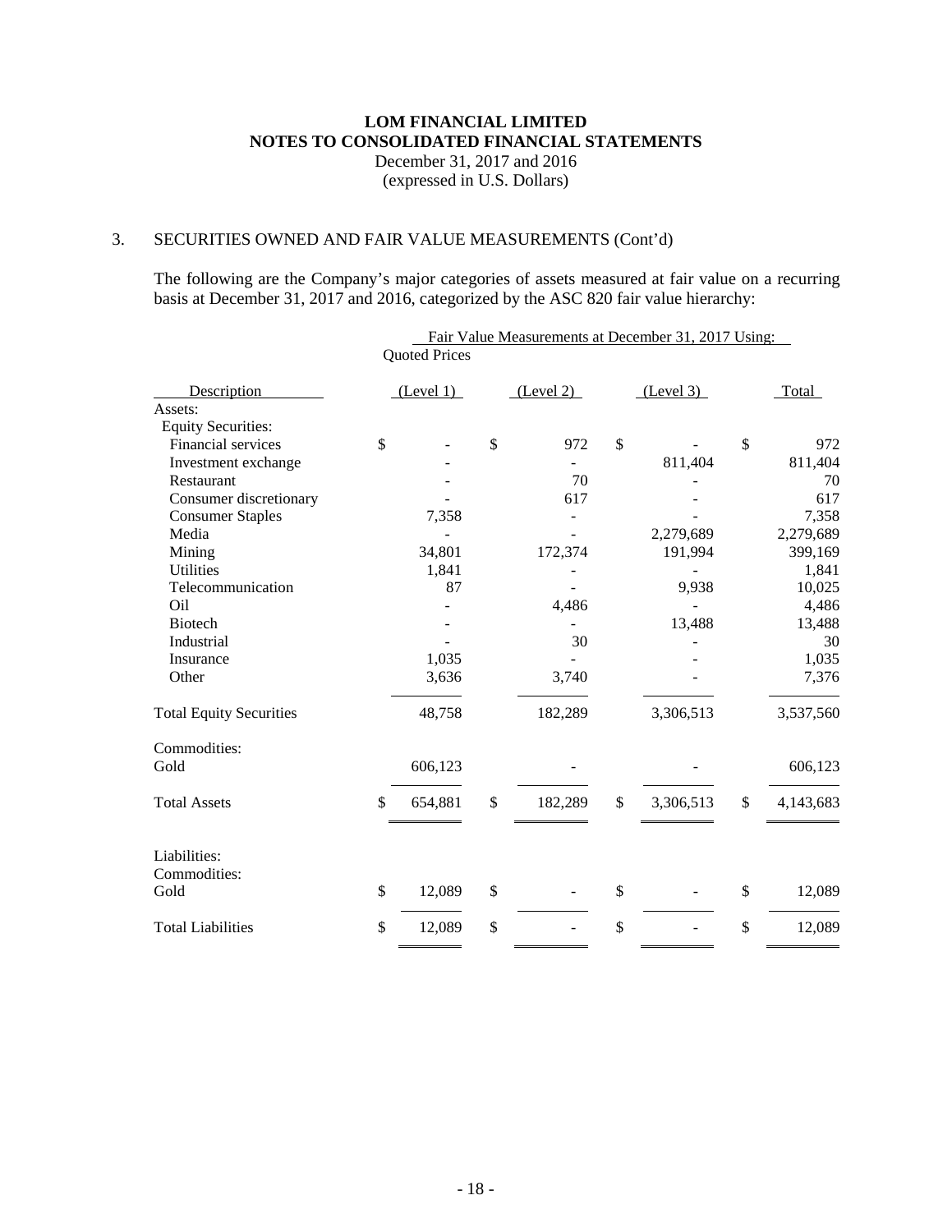# 3. SECURITIES OWNED AND FAIR VALUE MEASUREMENTS (Cont'd)

| Fair Value Measurements at December 31, 2016 Using: |           |              |        |               |           |              |           |
|-----------------------------------------------------|-----------|--------------|--------|---------------|-----------|--------------|-----------|
|                                                     | (Level 1) |              |        |               | Total     |              |           |
|                                                     |           |              |        |               |           |              |           |
|                                                     |           |              |        |               |           |              |           |
| \$                                                  |           | \$           | 920    | $\mathcal{S}$ |           | \$           | 920       |
|                                                     |           |              |        |               | 1,006,392 |              | 1,006,392 |
|                                                     |           |              | 70     |               |           |              | 70        |
|                                                     |           |              | 1,355  |               |           |              | 1,355     |
|                                                     |           |              |        |               | 1,457,204 |              | 1,457,204 |
|                                                     | 16        |              | 76,187 |               | 389,567   |              | 465,770   |
|                                                     |           |              |        |               |           |              | 1,269     |
|                                                     |           |              | 86     |               | 18,595    |              | 18,681    |
|                                                     |           |              | 6,200  |               |           |              | 6,200     |
|                                                     |           |              |        |               | 13,488    |              | 13,488    |
|                                                     | 4,635     |              | 3,098  |               |           |              | 7,733     |
|                                                     | 5,920     |              | 87,916 |               | 2,885,246 |              | 2,979,082 |
|                                                     |           |              |        |               |           |              |           |
|                                                     | 217,520   |              |        |               |           |              | 217,520   |
| \$                                                  | 223,440   | $\mathbb{S}$ | 87,916 | $\mathcal{S}$ | 2,885,246 | $\mathbb{S}$ | 3,196,602 |
|                                                     |           |              |        |               |           |              |           |
| \$                                                  | 73,596    | \$           |        | $\mathcal{S}$ |           | \$           | 73,596    |
| \$                                                  | 73,596    | \$           |        | \$            |           | \$           | 73,596    |
|                                                     |           | 1,269        |        | (Level 2)     |           | (Level 3)    |           |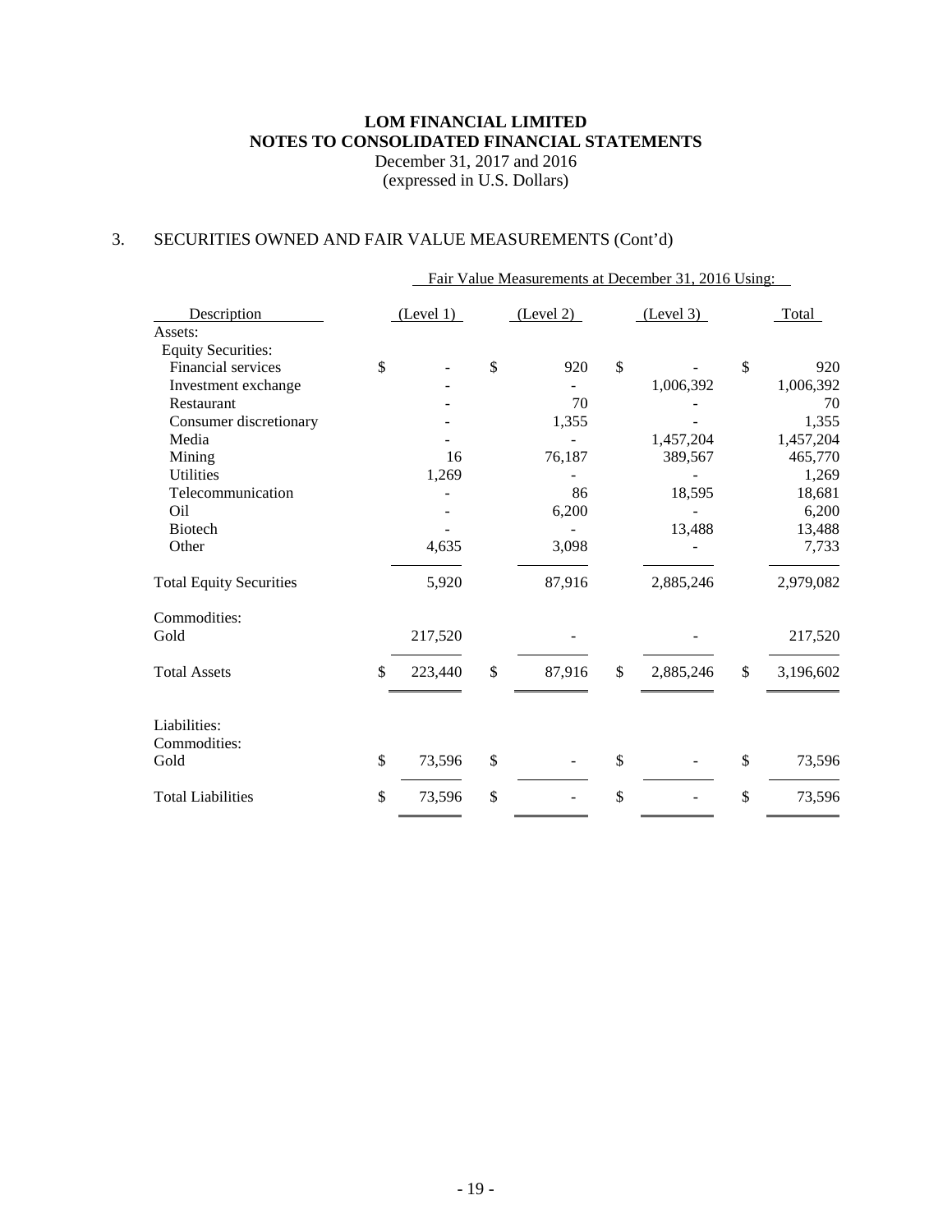# 3. SECURITIES OWNED AND FAIR VALUE MEASUREMENTS (Cont'd)

The following is a reconciliation of the beginning and ending balances for the Company's assets measured at fair value on a recurring basis using significant unobservable inputs (Level 3) during the year ended December 31, 2017 and 2016:

|                                                   |     | 2017      |     | 2016      |
|---------------------------------------------------|-----|-----------|-----|-----------|
| Assets:                                           |     |           |     |           |
| Balance, January 1                                | \$  | 2,885,246 | S   | 2,638,423 |
| Transfers from level 3 to level 2                 |     | (35,702)  |     |           |
| <b>Purchases</b>                                  |     |           |     | 135,802   |
| Sales                                             |     |           |     |           |
| Net change in unrealized gains / (losses)         |     | 456.969   |     | 111,021   |
| Balance, December 31                              | \$. | 3,306,513 | \$. | 2,885,246 |
| Change in unrealized gains / (losses) relating to |     |           |     |           |
| investments still held at December 31             | \$  | 456,969   | \$  | 111,021   |

The Company has obtained independent valuations to estimate the fair value of three investments held in privately held securities. For purposes of valuing privately held securities, fair value is defined as the amount at which a minority common stock interest in a privately held enterprise could be bought or sold in a current transaction between unrelated willing parties, that is, other than in a forced or liquidation sale. The methodology used in determining fair value uses a variety of factors giving each factor a weighting. When evidence supports a change to the carrying value from the transaction price, adjustments will be made to reflect expected exit values in the investment's principal market under current market conditions. The three investments are Bermuda Press (Holdings) Limited ("Bermuda Press"), The Bermuda Stock Exchange ("BSX"), and Pembrook Mining Corp. ("Pembrook"). The Company's investments in Bermuda Press, BSX and Pembrook are included in Level 3 of the fair value hierarchy at December 31, 2017 and 2016.

Bermuda Press' valuation is determined by a combination of a single period capitalization method for the property rental segment of the business and a net asset value method for the remainder of the business. At December 31, 2017, the fair value of the Company's investment in Bermuda Press was determined to be \$2,279,689 (2016 - \$1,457,204).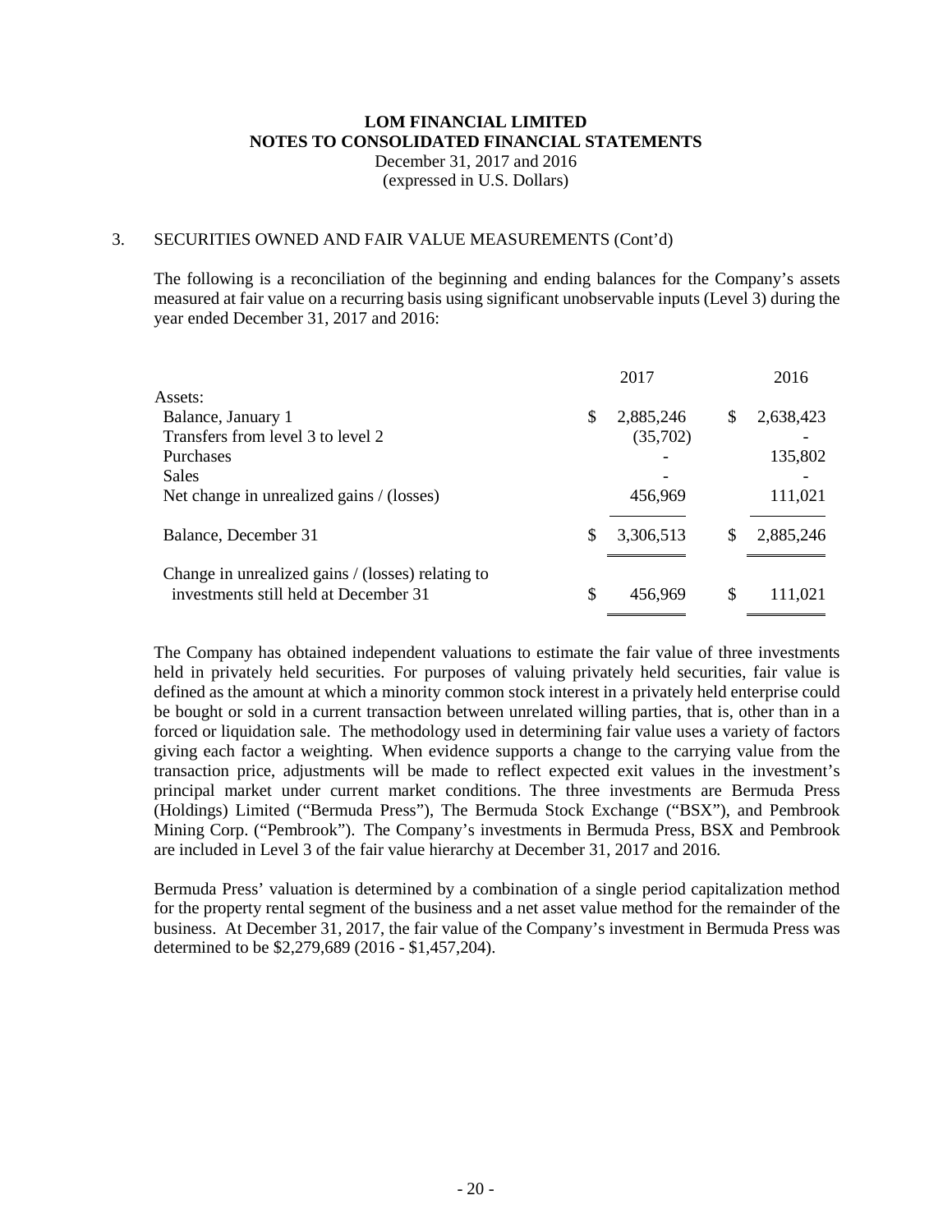# 3. SECURITIES OWNED AND FAIR VALUE MEASUREMENTS (Cont'd)

The investment in the BSX, which amounts to approximately 15% of the total outstanding shares at December 31, 2017 and 2016, is valued at \$811,404 as of December 31, 2017 (2016 - \$1,006,392). The shares of BSX are not traded in an active market and management has estimated the fair value by using combination of weightings including the market approach and the income approach. Market approach valuation techniques used included the guideline public company transaction method, guideline own company stock transaction method and guideline public company comparable method. The income approach method utilized the discounted cash flow method.

Pembrook's valuation is calculation by using the market approach, which was determined by using the guideline own company stock transaction method. At December 31, 2017, the fair value of the Company's investment in Pembrook was determined to be \$191,994 (2016 - \$353,865).

Ongoing reviews are conducted by the Company's management on all privately held securities based on an assessment of the underlying investments from the inception date through the most recent valuation date.

### *Derivatives*

As of December 31, 2017, the Company was short 13 derivative futures contracts (2016 - Nil contracts consisting of short gold mini futures) which would have been used as hedges against quantities of physical gold held in inventory by the Company. These derivatives are traded on recognized commodity exchanges and the Company executes the trades through a broker on a net margin basis, each contract representing 32.15 fine troy ounces of gold. As of December 31, 2017, the underlying notional value of the short contracts was \$547,222 (2016 - \$Nil) compared to a cost of \$536,439 (2016 - \$Nil) resulting in an unrealized loss of \$10,783 (2016 - \$Nil). Because the contracts are executed on a net margin basis, the Company recorded only the unrealized gain in the financial statements.

At December 31, 2017, the volume of the Company's derivative activities based on their notional amounts and number of contracts, categorized by primary underlying risk, are as follows:

| Primary Underlying Risk        | Underlying           | Number       |
|--------------------------------|----------------------|--------------|
| <b>Commodities</b>             | Contract Size        | of Contracts |
|                                | 32.15 ounces of Fine |              |
| <b>Short Gold Mini Futures</b> | Troy Gold            | 96.          |

During the year ended December 31, 2017, the Company recorded profits of \$3,022 (2016 – \$60,799) from derivative trades, hedging its physical gold held for resale to customers.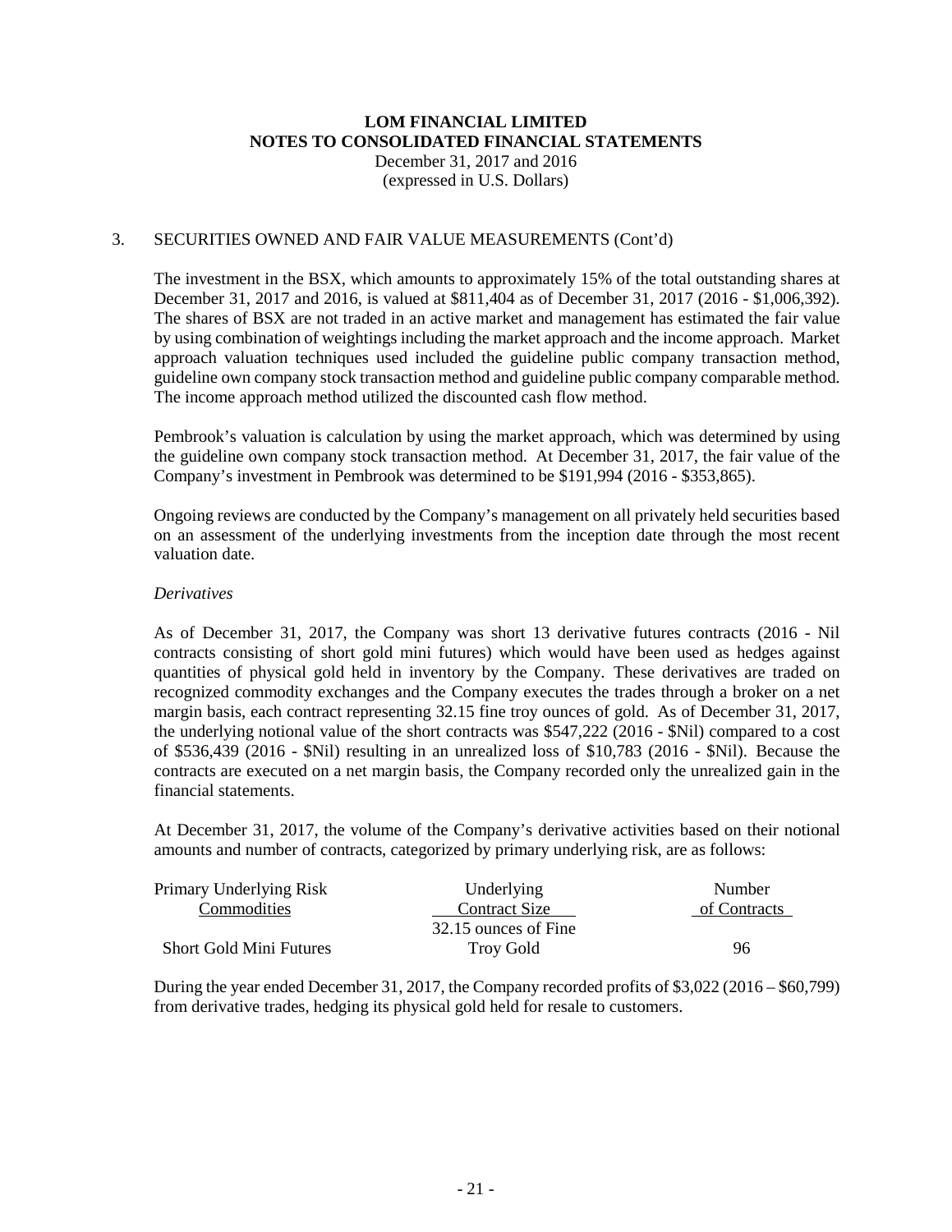(expressed in U.S. Dollars)

# 4. EQUITY INVESTMENT IN ST. GEORGES GROUP LIMITED

|                                   | 2017                      | 2016 |
|-----------------------------------|---------------------------|------|
| St. Georges Group Limited ("SGG") | $$1,790,862$ $$1,665,005$ |      |

The Company owns 127,750 (39.92%) ordinary shares of SGG, an affiliate, which is accounted for under the equity method. The Company also engages in certain transactions with SGG (See Note 8).

SGG provides management services through its wholly owned subsidiaries. The Company's share of the net income of SGG for the year ended December 31, 2017 was \$125,857 (2016 – \$108,645).

Components of net change in investments recorded under the equity method:

|                                  | 2017            | 2016            |
|----------------------------------|-----------------|-----------------|
| Opening balance, January 1       | \$<br>1,665,005 | \$<br>1,556,360 |
| Net income<br>Dividends received | 125,857         | 108,645         |
| Net change                       | 125,857         | 108,645         |
| Closing balance, December 31     | \$<br>1,790,862 | \$<br>1,665,005 |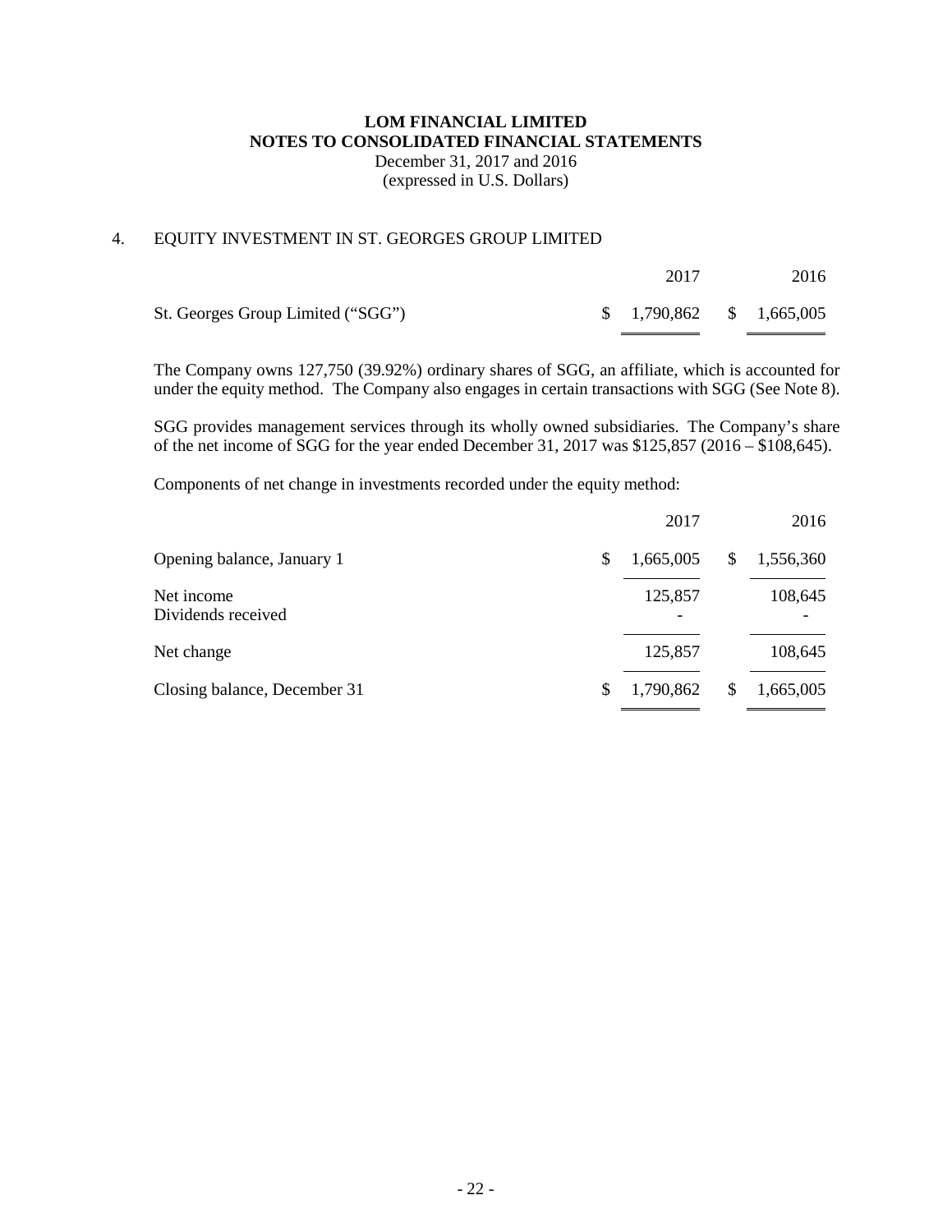December 31, 2017 and 2016 (expressed in U.S. Dollars)

### 5. PROPERTY AND EQUIPMENT

Property and equipment consists of the following:

|            |                             |                            | Net Carrying |
|------------|-----------------------------|----------------------------|--------------|
| Cost       | Depreciation                |                            | Value        |
| 10,470,898 | (3,906,714)<br>\$           | \$                         | 6,564,184    |
| 2,008,192  |                             |                            | 2,008,192    |
| 1,020,221  | (860, 045)                  |                            | 160,176      |
| 530,437    | (469, 389)                  |                            | 61,048       |
| 328,920    | (236, 534)                  |                            | 92,386       |
| 413,365    | (262, 392)                  |                            | 150,973      |
|            | (5,735,074)<br>$\mathbb{S}$ | \$                         | 9,036,959    |
|            |                             |                            | Net Carrying |
| Cost       | Depreciation                |                            | Value        |
| 8,559,374  | \$                          | \$                         | 4,888,536    |
| 2,008,192  |                             |                            | 2,008,192    |
| 1,717,942  | (1,554,896)                 |                            | 163,046      |
| 540,096    | (532, 486)                  |                            | 7,610        |
| 236,412    | (229, 933)                  |                            | 6,479        |
| 489,864    | (329, 876)                  |                            | 159,988      |
|            |                             |                            |              |
|            | 14,772,033                  | Accumulated<br>(3,670,838) |              |

During the year ended December 31, 2017, the Company disposed of property and equipment to the value of \$987,095 (2016 - \$276,633) with accumulated depreciation of \$985,921 (2016 - \$276,633) realizing a loss of \$748 (2016 - \$Nil).

# 6. SHARE CAPITAL AND ADDITIONAL PAID-IN CAPITAL

The Board of Directors authorized the Company in 2017 to purchase up to 200,000 of its own shares from existing shareholders at no fixed price per share and that the shares repurchased be retired. Such repurchase is subject to appropriate market conditions and repurchases will only be made in the best interest of the Company. During the year, the Company repurchased 52,000 (2016 – 24,372) shares in the open market at an average price of \$2.50 (2016 - \$2.30) per share, for cash. These shares were immediately retired upon repurchase.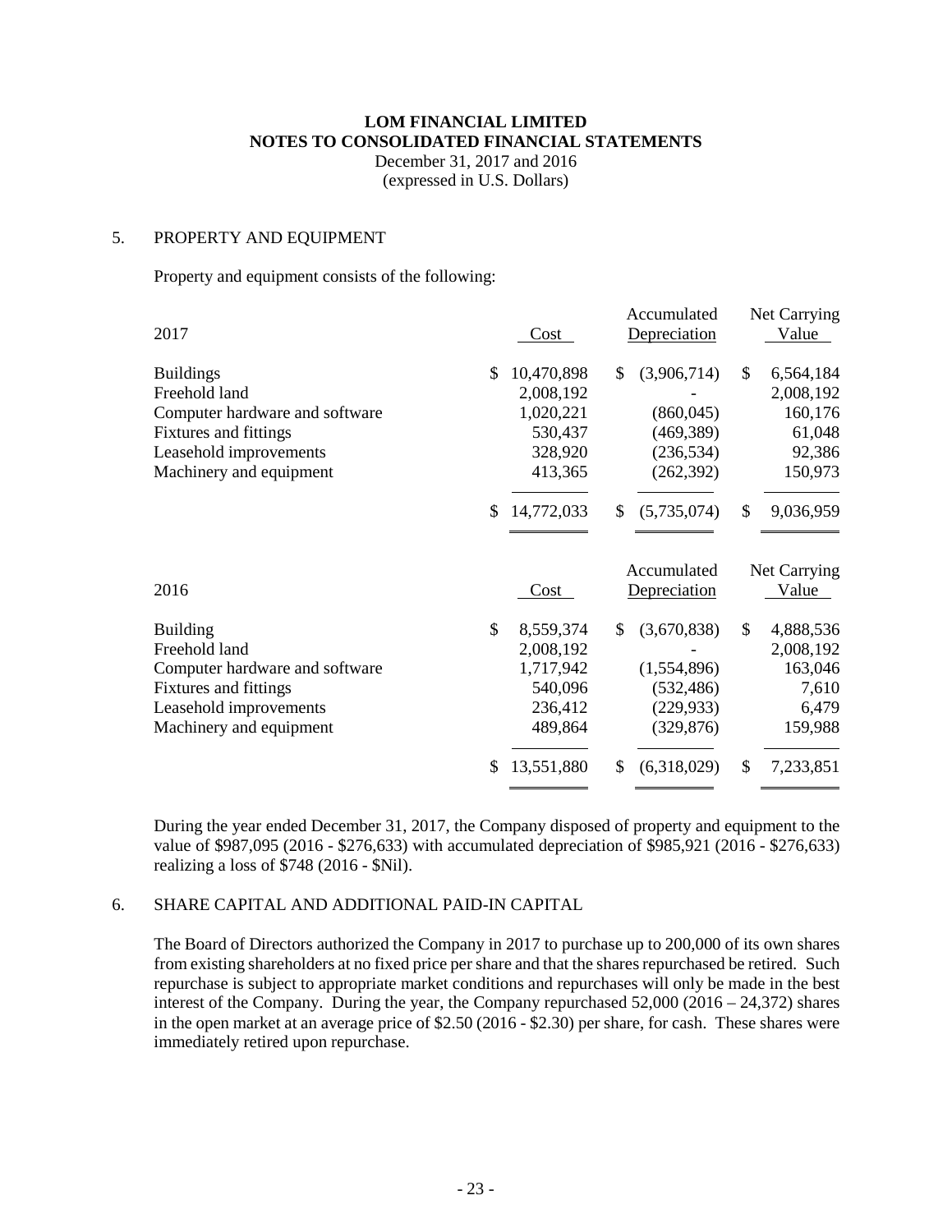December 31, 2017 and 2016 (expressed in U.S. Dollars)

### 7. ASSETS UNDER MANAGEMENT

Cash, securities and properties held in the Company's role as custodian for customers are not included in the consolidated balance sheet as they are not the property of the Company. The Company is licensed by the Bermuda Monetary Authority under the Investment Business Act of 2003 and approved to hold client assets. The assets under management include LOM's investments, the LOM Sponsored Funds and the clients' investments which are included in the LOM Sponsored Funds. The fair value of assets under management as of December 31, 2017 is approximately \$870 million (2016 - \$684 million).

### 8. RELATED PARTY TRANSACTIONS

During the year, the Company earned broking fee revenue from accounts in which related parties have an interest of \$94,514 (2016 - \$96,613). The Company also paid interest of \$21,810 (2016 -\$24,963) and received interest of \$179,034 (2016 - \$143,138) from these same accounts.

During the year, the Company had transactions with shareholders who are also directors and employees of the Company. These transactions consisted of commission expenses of \$1,145,589 (2016 - \$768,166).

During the year, the Company earned rent and service charge income from related parties of \$316,478 (2016 - \$322,238). In addition, the Company also earned \$122,920 (2016 - \$111,920) for information technology services, recorded in other income, of which \$30,750 (2016 - \$43,384) is still outstanding at year end. During the year, the Company paid \$42,879 (2016 - \$40,995) for corporate services, recorded in professional fees, provided by St Georges Services Limited, a subsidiary of SGG. However, \$9,691 (2016 – \$9,445) of this amount, related to payments for annual government fees.

During the year, the Company earned management and performance fees of \$2,128,605 (2016 - \$1,685,573) from the LOM Sponsored Funds, of which \$614,481 (2016 - \$439,629) was included in accounts receivable at year end. The Company is also the custodian for the LOM Sponsored Funds and received a custodial fee, recorded in administrative and custody fees, of \$51,161 (2016 - \$44,327) for these services, of which \$13,353 (2016 - \$11,239) was included in accounts receivable at year end. The Company also earned director fees of \$60,000 (2016 - \$60,000) from the LOM Sponsored Funds.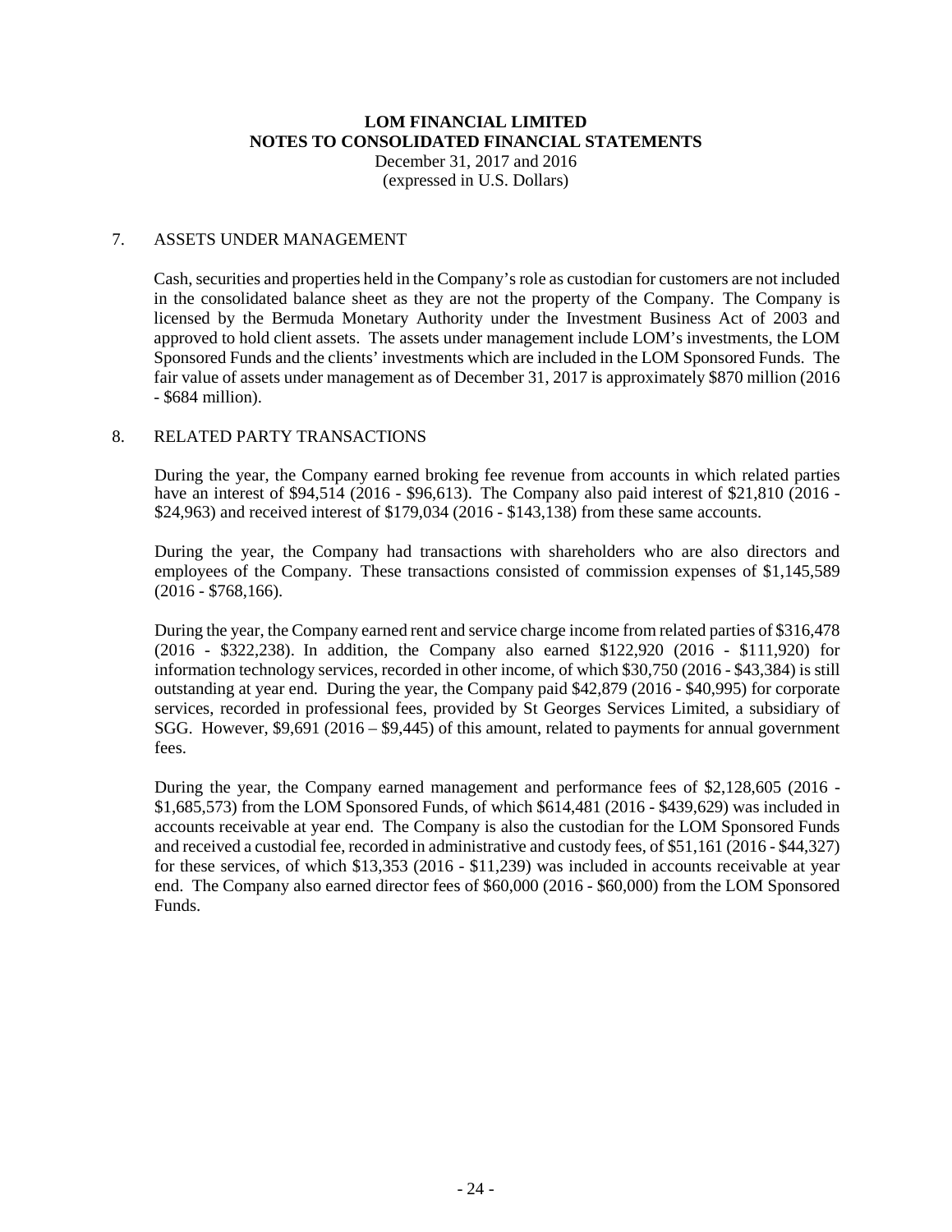(expressed in U.S. Dollars)

# 9. OFF-BALANCE SHEET AND OTHER RISKS

In the normal course of trading, the Company is party to certain financial instruments with off-balance sheet risk, where the risk of potential loss due to changes in the market ("market risk") or failure of the other party to the transaction to perform (credit risk) exceeds the related amounts recorded. The Company attempts to manage these risks on an aggregate basis along with the risks associated with its investing activities as part of its overall risk management policies. Refer to Note 13 for client related off-balance sheet risks.

# *Credit Risk*

The Company is potentially subject to credit risk associated with its cash and cash equivalents and securities owned. The Company's credit risk is equal to the replacement cost at the then-estimated fair value of the instrument, less recoveries. As the Company places its cash and cash equivalents and securities with major international and local financial institutions, management believes that the risk of incurring losses on these financial instruments is remote and that losses, if any, would not be material.

### *Liquidity Risk*

The Company is potentially subject to liquidity risk on some of its non-marketable or illiquid securities owned. As a result, the Company may be unable to realize the full fair value of these securities since it may not be able to liquidate its positions in a timely manner.

#### *Market Risk*

The Company is subject to market risk on its securities owned. As a result of changes in market conditions, the values of these financial instruments will fluctuate.

#### *Currency Risk*

From time to time, the Company holds positions that are exposed to changes in foreign exchange rates (currency risk) whose gains or losses may exceed the related amounts recorded. The fair value may change based on the fluctuations in the value of these underlying currencies.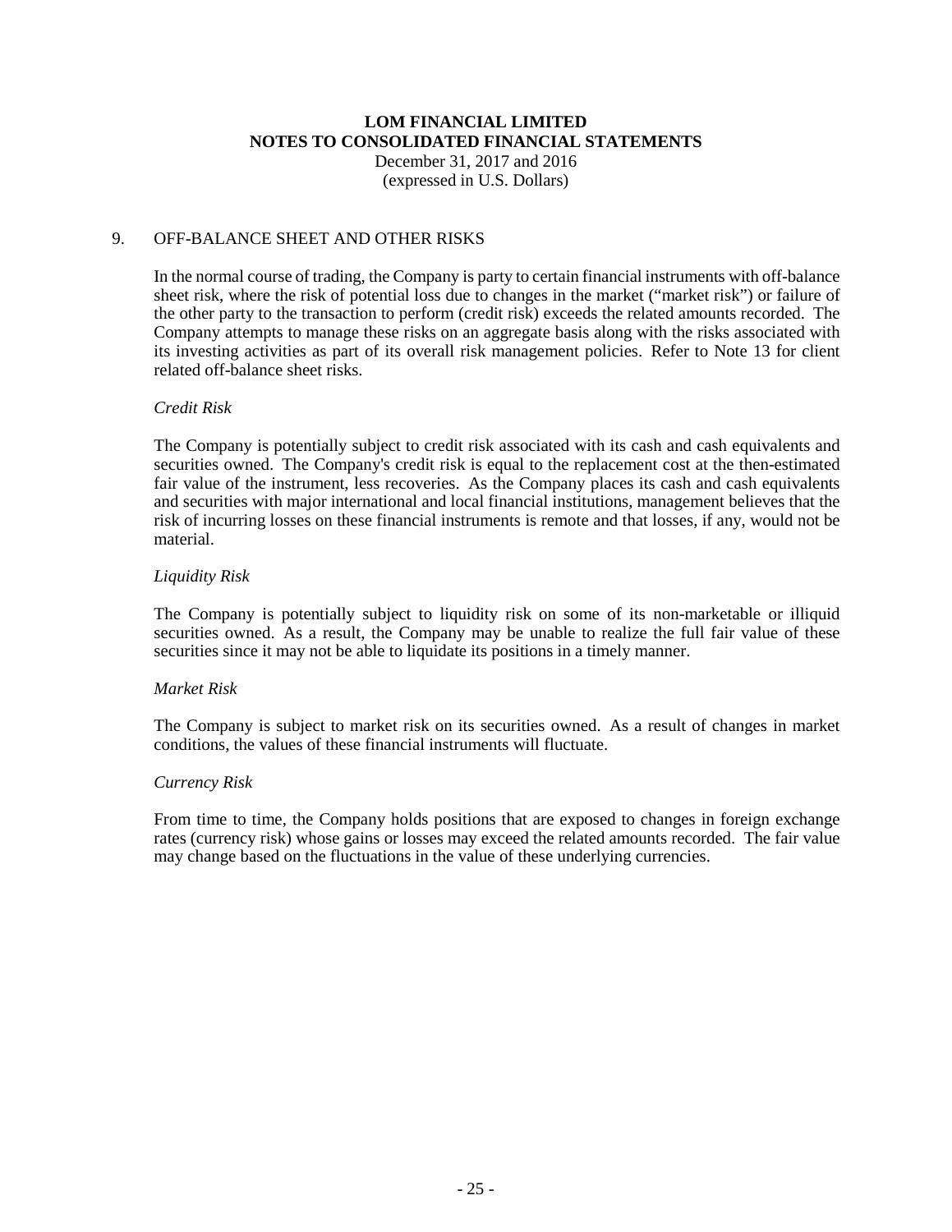(expressed in U.S. Dollars)

#### 10. FUTURE LEASE PAYMENTS

The Company leases office space under operating leases for certain of its overseas operations. Future annual minimum lease payments (excluding real estate taxes and maintenance costs) are as follows:

| For the Years Ending<br>December 31, |   | Amount  |
|--------------------------------------|---|---------|
| 2018                                 | S | 163,318 |
| 2019                                 |   | 126,989 |
| 2020                                 |   | 56,393  |
| 2021                                 |   | 58,084  |
| 2022                                 |   | 59,827  |
| Total                                | S | 464,611 |

Operating lease rent expense (including real estate taxes and maintenance costs) were \$127,184 (2016  $-$  \$100,634).

#### 11. INCOME TAXES

The Company accounts for income taxes in accordance with ASC 740 "Income Taxes" ("ASC 740"). ASC 740 clarifies the accounting for uncertainty in income taxes recognized in financial statements and requires the impact of a tax position to be recognized in the financial statements if that position is more likely than not of being sustained by the taxing authority. ASC 740 also provides guidance on de-recognition, classification, interest and penalties, accounting in interim periods, disclosure and transition.

The Company is not subject to, and does not anticipate becoming subject to, income taxes in any jurisdiction in which it currently operates, other than in the United Kingdom and the Philippines. LOM (UK) Limited and Global Admin Inc. are subject to income taxes. The Company has assessed and concluded that, no uncertain tax positions were required to be recorded, and the Company has not recognized any penalties, interest or any tax effect related to uncertain tax positions.

A reconciliation of the statutory income tax rates applied to the Company's net income from LOM (UK) Limited for the years ended December 31, 2017 and 2016 is as follows: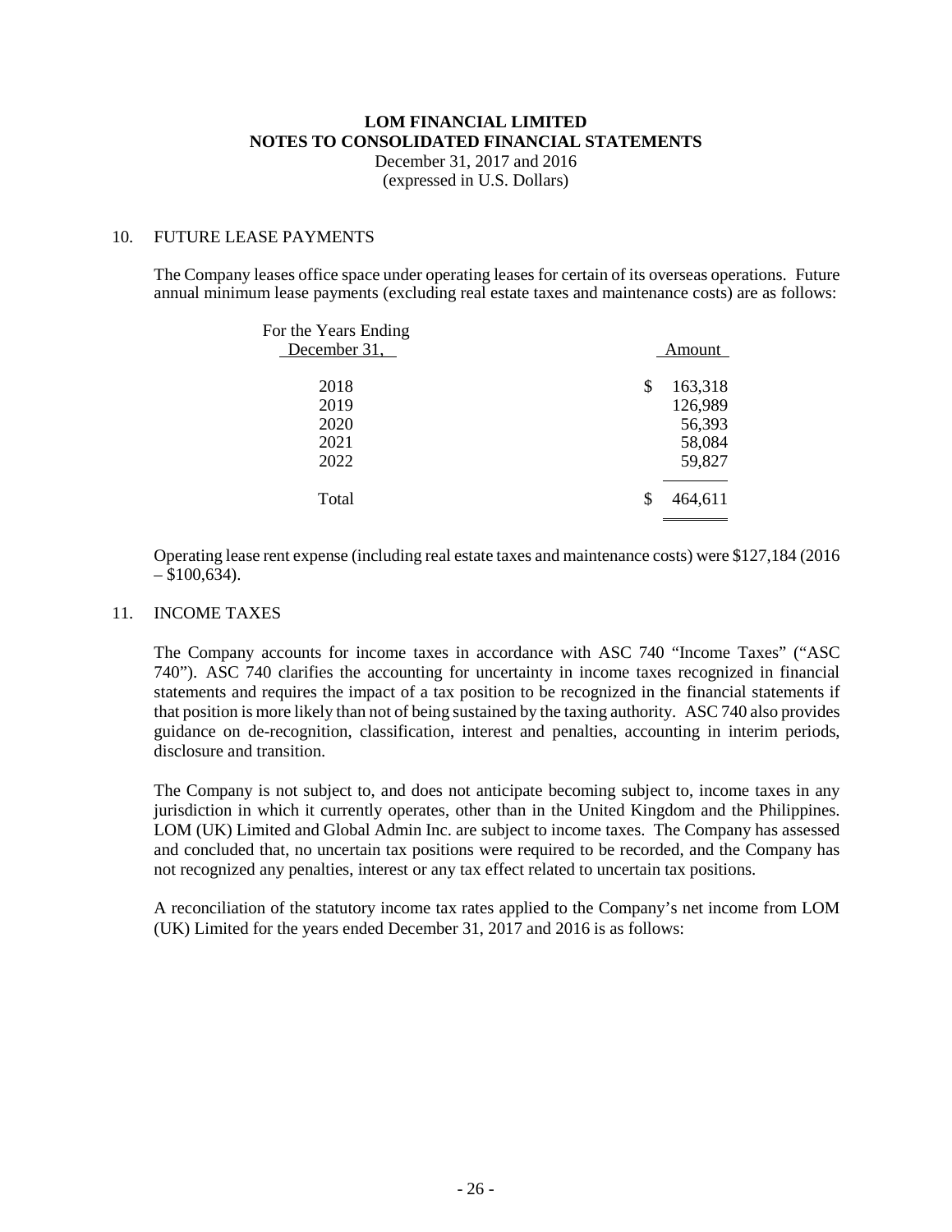December 31, 2017 and 2016 (expressed in U.S. Dollars)

# 11. INCOME TAXES (Cont'd)

Provision for income taxes consist of the following:

|                                                                                                                                      | 2017              |   | 2016              |
|--------------------------------------------------------------------------------------------------------------------------------------|-------------------|---|-------------------|
| Income tax benefit for foreign operations at statutory<br>rate in effect of 19% (2016: 20%)                                          | 23.403            | S | 5,522             |
| Depreciation in excess of capital allowances<br>Capital allowance in excess of depreciation<br>Unutilized tax losses carried forward | 5,551<br>(28,954) |   | 6,050<br>(11,572) |
|                                                                                                                                      | 23,403            |   | (5,522)           |
| Current tax charge for the year                                                                                                      |                   | S |                   |

LOM (UK) Limited, has a deferred tax asset of approximately \$84,272 (2016 – \$113,625), arising predominantly from availability of net operating losses to be deducted from future taxable income. The asset has not been recognized and a full valuation allowance is provided for as there is no certainty that sufficient income will arise in future accounting periods.

# 12. COMMITMENTS, CONTINGENCIES AND OFF-BALANCE SHEET RISK

# *Client Activities*

In the normal course of business, the Company's client activities include execution, settlement, and financing of various client securities and commodities transactions. These activities may expose the Company to off-balance sheet risk in the event the client is unable to fulfill its contractual obligations and the Company has to sell the financial instrument underlying the contract at a loss. The Company attempts to mitigate this risk by adhering to strict policies requiring client acceptance procedures prior to the execution of any transactions.

The Company's client securities activities' are transacted on either a cash or margin basis. In margin transactions, the Company extends credit to the client collateralized by cash and securities in the client's account. The Company seeks to control the risks associated with its client activities by requiring clients to maintain margin collateral in compliance with various regulatory, exchange, and internal guidelines. The Company monitors required margin levels daily and, pursuant to such guidelines, requires the clients to deposit additional collateral or reduce positions when necessary. Such transactions may expose the Company to significant off-balance sheet risk in the event the margin is not sufficient to fully cover losses which clients may incur. In the event the client fails to satisfy its obligations, the Company may be required to purchase or sell the collateral at prevailing market prices in order to fulfill the client's obligations.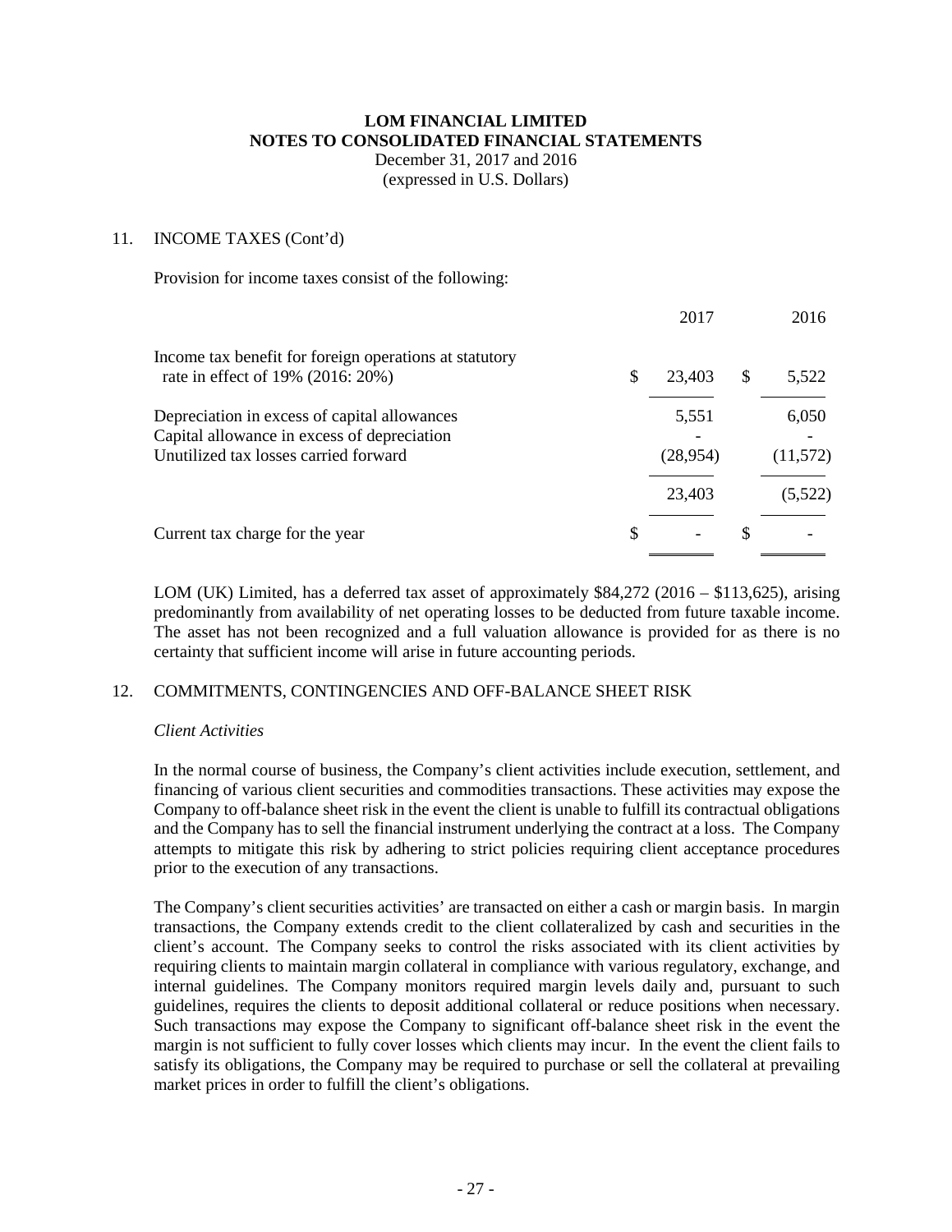# 12. COMMITMENTS, CONTINGENCIES AND OFF-BALANCE SHEET RISK (Cont'd)

#### *Client Activities (cont'd)*

The Company records client transactions on a transaction date basis, which is generally the day of the trade. The Company is therefore exposed to risk of loss on these transactions in the event of the client's or broker's inability to meet the terms of their contracts in which case the Company may have to purchase or sell financial instruments at prevailing market prices.

### *Counterparty Risk*

In the event counterparties to the transactions do not fulfill their obligations, the Company may be exposed to significant credit risk to the extent such obligations are unsecured. The Company's policy is to monitor its market exposure and counterparty risk through the use of a variety of credit exposure reporting and control procedures.

# *Legal Proceedings*

From time to time, the Company is involved in various legal proceedings, including arbitration proceedings, and/or regulatory inquiries that arise in the normal course of business. These matters generally relate to specific client accounts and/or transactions and may include requests for information on or from officers of the Company. In the opinion of management, the aggregate amount of any potential liability arising from such matters is not expected to have a material effect on the Company's financial position or results of operations. Management is unaware of any outstanding legal claims.

#### *Regulatory Restrictions*

The Company's business operations are strictly regulated under the laws of Bermuda and Bahamas, and other jurisdictions that the Company operates and has business relationships. Compliance with many of the regulations applicable to the Company involves a number of risks, particularly in areas where applicable regulations may be subject to interpretation. In the event of non-compliance with an applicable regulation, securities regulators may institute administrative or judicial proceedings that may result in censure, fines, civil penalties, issuance of cease-and-desist orders, deregistration or suspension of the non-compliant company. It could even lead to the suspension or disqualification of the Company officers or employees, or other adverse consequences. The imposition of such penalties or orders on the Company could in turn have a material adverse effect on the Company's operating results and financial condition.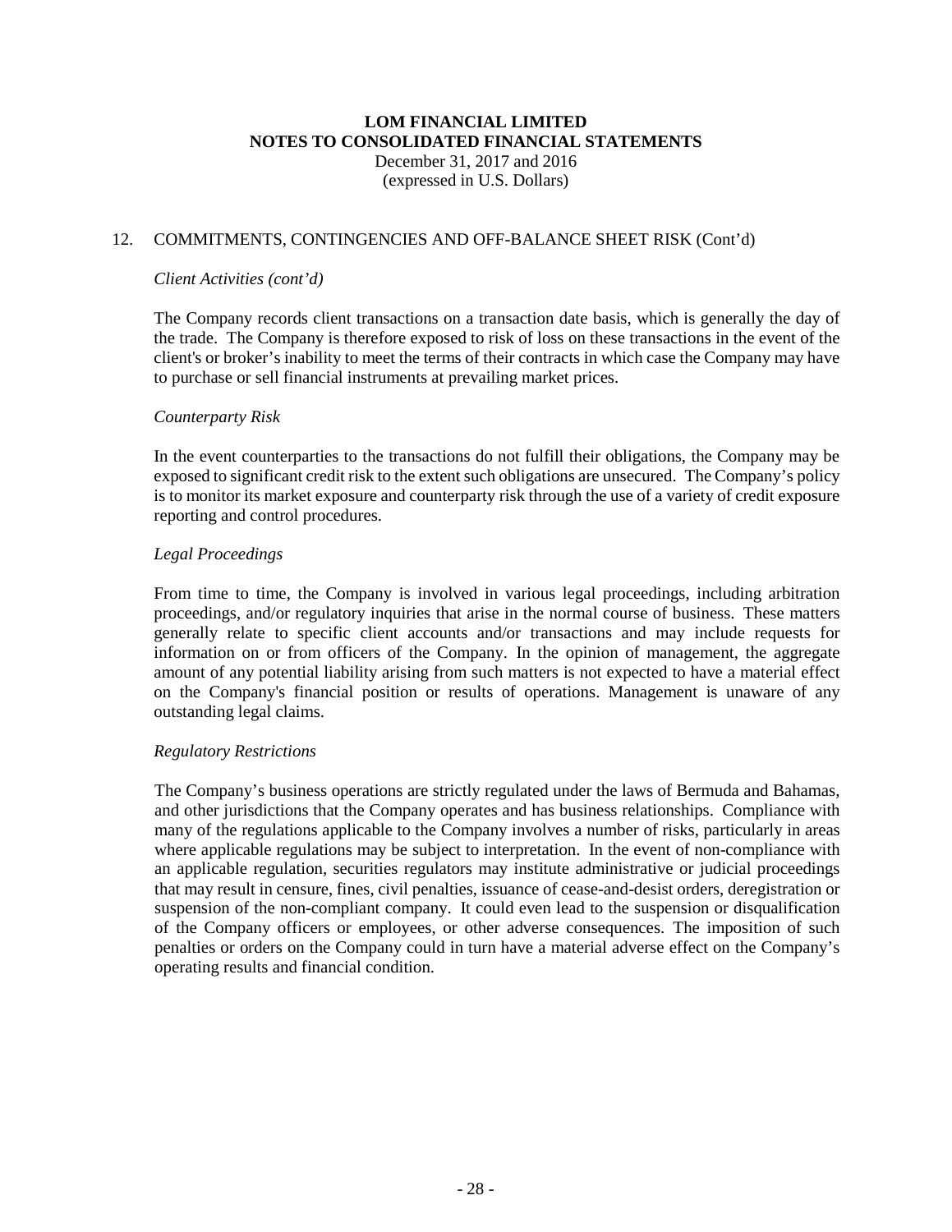# 12. COMMITMENTS, CONTINGENCIES AND OFF-BALANCE SHEET RISK (Cont'd)

#### *Minimum Regulatory Capital*

Certain subsidiaries of the Company are required to maintain a regulatory capital amount to satisfy the domiciliary regulator. Those minimum amounts are as follows:

| LOM Financial (Bermuda) Limited     | 250,000    |
|-------------------------------------|------------|
| <b>LOM Asset Management Limited</b> | 250,000    |
| Global Custody and Clearing Limited | \$ 250,000 |
| LOM Financial (Bahamas) Limited     | 300,000    |

As of December 31, 2017 and 2016, the above subsidiaries met their minimum regulatory capital amount.

### *Futures Contracts*

Futures contracts provide reduced counterparty risk to the Company since futures are exchangetraded; and the exchange's clearinghouse, as the counterparty to all exchange-traded futures, guarantees the futures against default. For futures contracts where the Company takes a short position, a gain, limited to the original fair value of the contract, or a loss, unlimited in size, will be recognized upon the termination of the futures contract. Short futures contracts represent obligations of the Company to deliver specified securities or commodities at contracted prices and thereby create a liability to repurchase the securities or commodity in the market at prevailing prices. Accordingly, these transactions involve, to varying degrees, elements of market risk, as the Company's ultimate obligation to satisfy the sale of securities sold short may exceed the amount recognized in the statement of financial condition.

# 13. SEGMENT INFORMATION

The Company operates its business in segments which have been segregated based on products and services reflecting the way that management organizes the segments within the business for making operating decisions and assessing performance.

# *Measurement of Segment Income and Segment Assets*

The Company evaluates each segment's performance based on its contribution to consolidated net income. The accounting policies of the reportable segments are the same as those described in the summary of significant accounting policies.

# *Factors Management Used to Identify the Company's Reportable Segment*

Management monitors performance based on individual companies. The description of these companies is included in Note 1 to the consolidated financial statements. Intersegment revenue and expenses are allocated based on contractual terms that may not necessarily be at arm's length.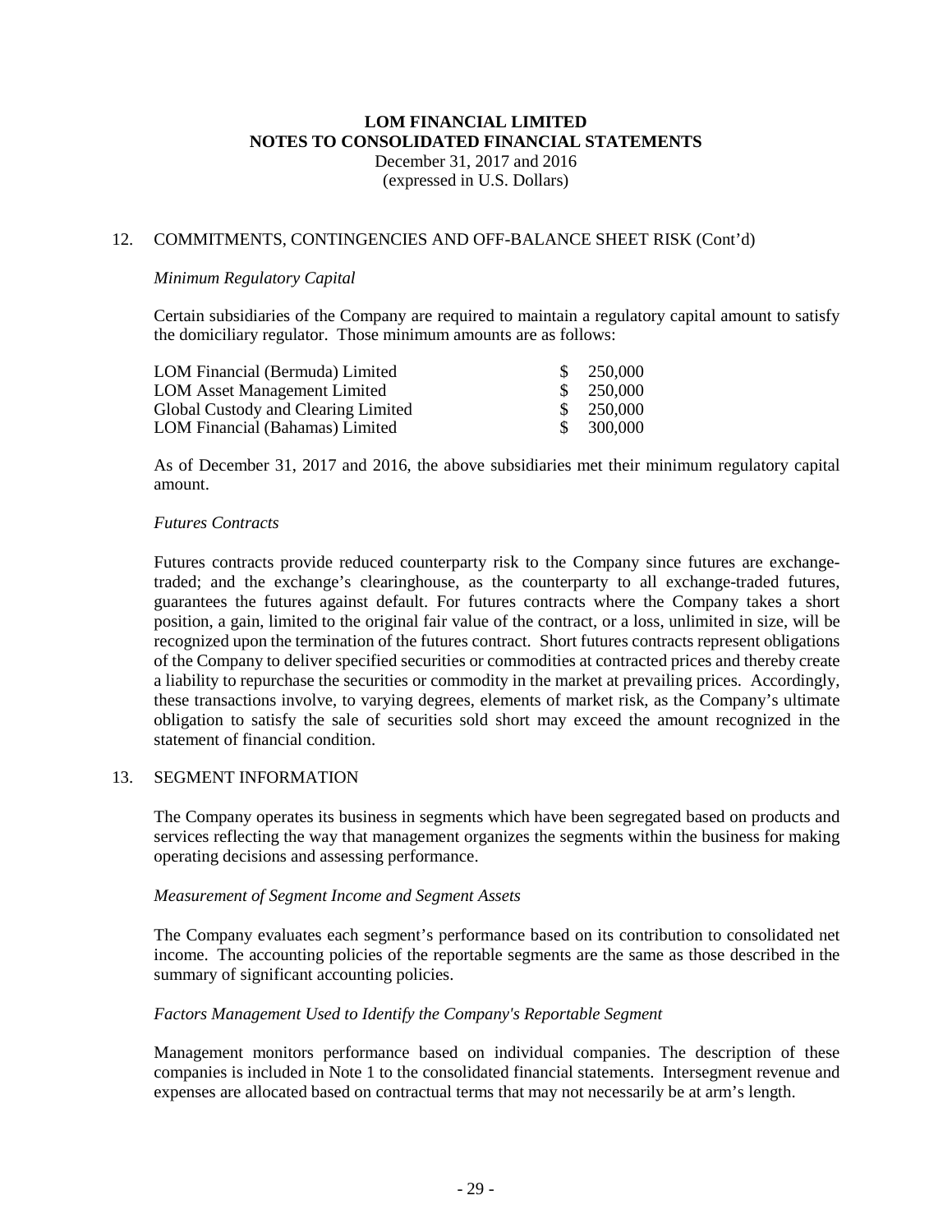December 31, 2017 and 2016 (expressed in U.S. Dollars)

### 13. SEGMENT INFORMATION (Cont'd)

Intersegment revenue relates to recharges between LOMFL's wholly-owned subsidiaries for information technology charges, administrative expenses and rent. These are charged at estimated current market prices. Revenues from segments below the quantitative thresholds for disclosure prescribed by U.S. GAAP are attributable to three operating segments and are aggregated and included in the other operating segment. These operating segments include LOM Corporate Finance Ltd., LOM (UK) Limited and Global Admin Inc.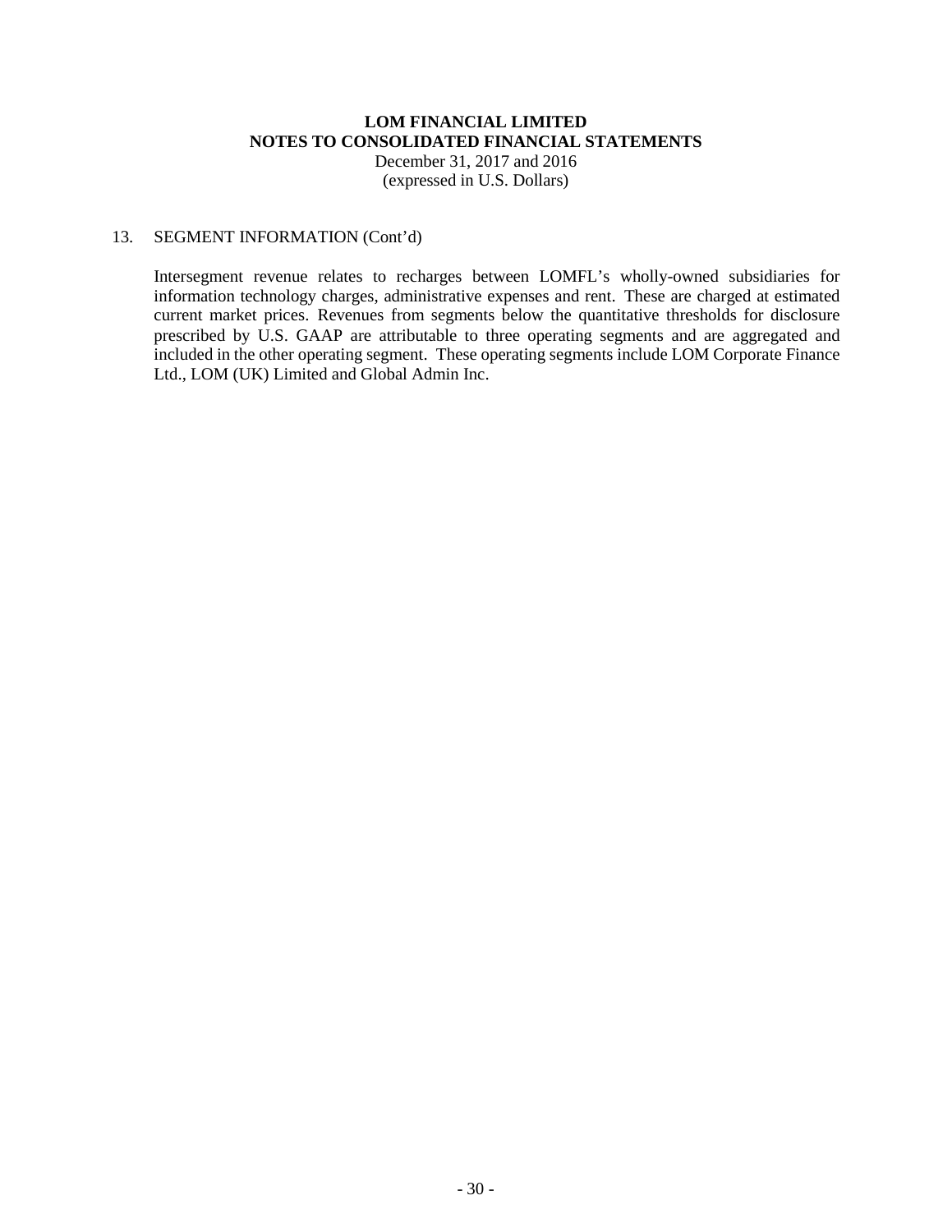(expressed in U.S. Dollars)

# 13. SEGMENT INFORMATION (Cont'd)

|                                     |     | LOM                    |               | LOM                    |               |                          |              | Global              |                          |              |                          |              |                                |               |
|-------------------------------------|-----|------------------------|---------------|------------------------|---------------|--------------------------|--------------|---------------------|--------------------------|--------------|--------------------------|--------------|--------------------------------|---------------|
|                                     |     | Financial<br>(Bermuda) |               | Financial<br>(Bahamas) |               | <b>LOM</b> Asset         |              | Custody<br>Clearing | <b>LOM</b><br>Financial  |              | <b>LOM</b><br>Properties | Other UK/    |                                |               |
|                                     |     | Limited                |               | Limited                |               | Management<br>Limited    |              | Limited             | Limited                  |              | Limited                  | (Bermuda/    |                                |               |
| 2017                                |     | (Bermuda)              |               | (Bahamas)              |               | (Bermuda)                |              | (Bermuda)           | (Bermuda)                |              | (Bermuda)                | Philippines) | Eliminations                   | Total         |
| Revenues from<br>External customers | \$  | 2,170,097              | <sup>S</sup>  | 2,060,988              | <sup>\$</sup> | 3,145,079                | <sup>S</sup> | 1,847,596 \$        | 590,158 \$               |              | 714,480 \$               | 238,316 \$   |                                | \$10,766,714  |
| Intersegment revenue                |     | 318,191                |               | 53,490                 |               | $\sim$                   |              | 1,519,595           | $\overline{\phantom{a}}$ |              | 329,786                  | 595,697      | (2,816,759)                    | $\sim$        |
| Total revenue                       | \$. | 2,488,288              | <sup>S</sup>  | 2,114,478              | -S            | 3,145,079                | <sup>S</sup> | $3,367,191$ \$      | 590,158                  | <sup>S</sup> | $1,044,266$ \$           | 834,013      | $$$ (2,816,759) $$$ 10,766,714 |               |
| Depreciation                        | \$  | $\sim$                 | <sup>\$</sup> | 1,382 \$               |               | $\sim$                   | $\mathbb{S}$ | 99,873 \$           | $\sim$                   |              | 262,376 \$               | 39,334 \$    | $\overline{a}$                 | \$<br>402,965 |
| Operating expenses                  |     | 2,522,437              |               | 1,815,815              |               | 2,502,540                |              | 3,123,937           | 322,561                  |              | 1,023,052                | 762,306      | (2,816,759)                    | 9,255,889     |
| Segment (loss) income               |     | (34, 149)              |               | 298,663                |               | 642,539                  |              | 243,254             | 267,597                  |              | 21,214                   | 71,707       |                                | 1,510,825     |
| Identifiable assets                 |     | 1,245,122              |               | 489,518                |               | 875,754                  |              | 1,890,174           | 21,333,057               |              | 8,232,558                | 446,240      | (15, 418, 869)                 | 19,093,554    |
| Property and equipment              |     |                        |               | 7,392                  |               | $\overline{\phantom{a}}$ |              | 142,606             | $\blacksquare$           |              | 8,860,950                | 26,011       |                                | 9,036,959     |
| Capital expenditures                |     |                        |               | 7,847                  |               |                          |              | 107,626             |                          |              | 2,086,988                | 4,786        |                                | 2,207,247     |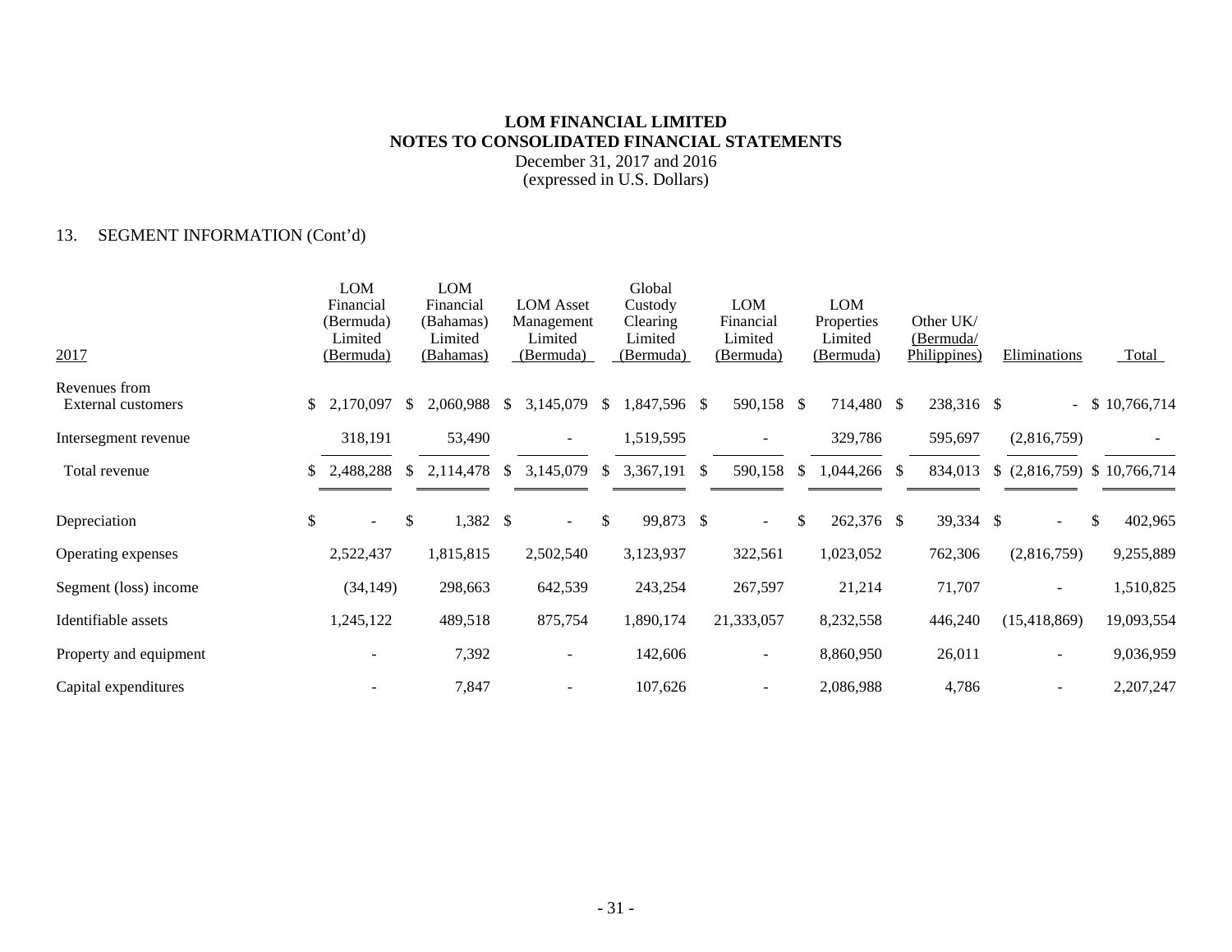(expressed in U.S. Dollars)

# 13. SEGMENT INFORMATION (Cont'd)

|                                     |    | LOM<br>Financial<br>(Bermuda) |               | LOM<br>Financial<br>(Bahamas) |               | <b>LOM</b> Asset<br>Management |               | Global<br>Custody<br>Clearing |              | <b>LOM</b><br>Financial  |              | <b>LOM</b><br>Properties |    | Other $UK/$               |                  |                 |
|-------------------------------------|----|-------------------------------|---------------|-------------------------------|---------------|--------------------------------|---------------|-------------------------------|--------------|--------------------------|--------------|--------------------------|----|---------------------------|------------------|-----------------|
| 2016                                |    | Limited<br>(Bermuda)          |               | Limited<br>(Bahamas)          |               | Limited<br>(Bermuda)           |               | Limited<br>(Bermuda)          |              | Limited<br>(Bermuda)     |              | Limited<br>(Bermuda)     |    | Bermuda/<br>(Philippines) | Eliminations     | Total           |
| Revenues from<br>External customers | \$ | 1,629,430                     | -S            | 1,330,280                     | <sup>\$</sup> | 2,439,705                      | S.            | 1,547,271                     | <sup>S</sup> | 221,757                  | - \$         | 715,920 \$               |    | 107,247 \$                | $\sim$           | \$<br>7,991,610 |
| Intersegment revenue                |    | 294,676                       |               | 91,567                        |               | $\sim$                         |               | 1,376,979                     |              | $\overline{\phantom{a}}$ |              | 296,880                  |    | 523,465                   | (2,583,567)      | $\sim$          |
| Total revenue                       | S. | 1,924,106                     | -S            | 1,421,847                     | S.            | 2,439,705                      | <sup>S</sup>  | 2,924,250                     | <sup>S</sup> | 221,757                  | <sup>S</sup> | 1,012,800                | -S | 630,712                   | $(2,583,567)$ \$ | 7,991,610       |
| Depreciation                        | \$ | $\sim$                        | <sup>\$</sup> | 1,597 \$                      |               | $\sim$                         | <sup>\$</sup> | 131,045 \$                    |              | $\sim$                   |              | 232,349 \$               |    | 37,891 \$                 | $\overline{a}$   | \$<br>402,882   |
| Operating expenses                  |    | 2,029,479                     |               | 1,222,872                     |               | 2,096,921                      |               | 2,846,619                     |              | 322,570                  |              | 894,311                  |    | 608,647                   | (2,583,567)      | 7,437,852       |
| Segment (loss) income               |    | (105,372)                     |               | 198,974                       |               | 342,784                        |               | 77,631                        |              | (100, 813)               |              | 118,489                  |    | 22,065                    |                  | 553,758         |
| Identifiable assets                 |    | 879,596                       |               | 563,476                       |               | 950,359                        |               | 1,444,184                     |              | 20,099,810               |              | 7,201,282                |    | 467,343                   | (13,951,697)     | 17,654,353      |
| Property and equipment              |    |                               |               | 1,457                         |               | $\overline{\phantom{a}}$       |               | 134,852                       |              | $\overline{\phantom{a}}$ |              | 7,036,338                |    | 61,204                    |                  | 7,233,851       |
| Capital expenditures                |    |                               |               |                               |               |                                |               | 43,713                        |              | $\overline{\phantom{a}}$ |              | 144,072                  |    | 34,115                    |                  | 221,900         |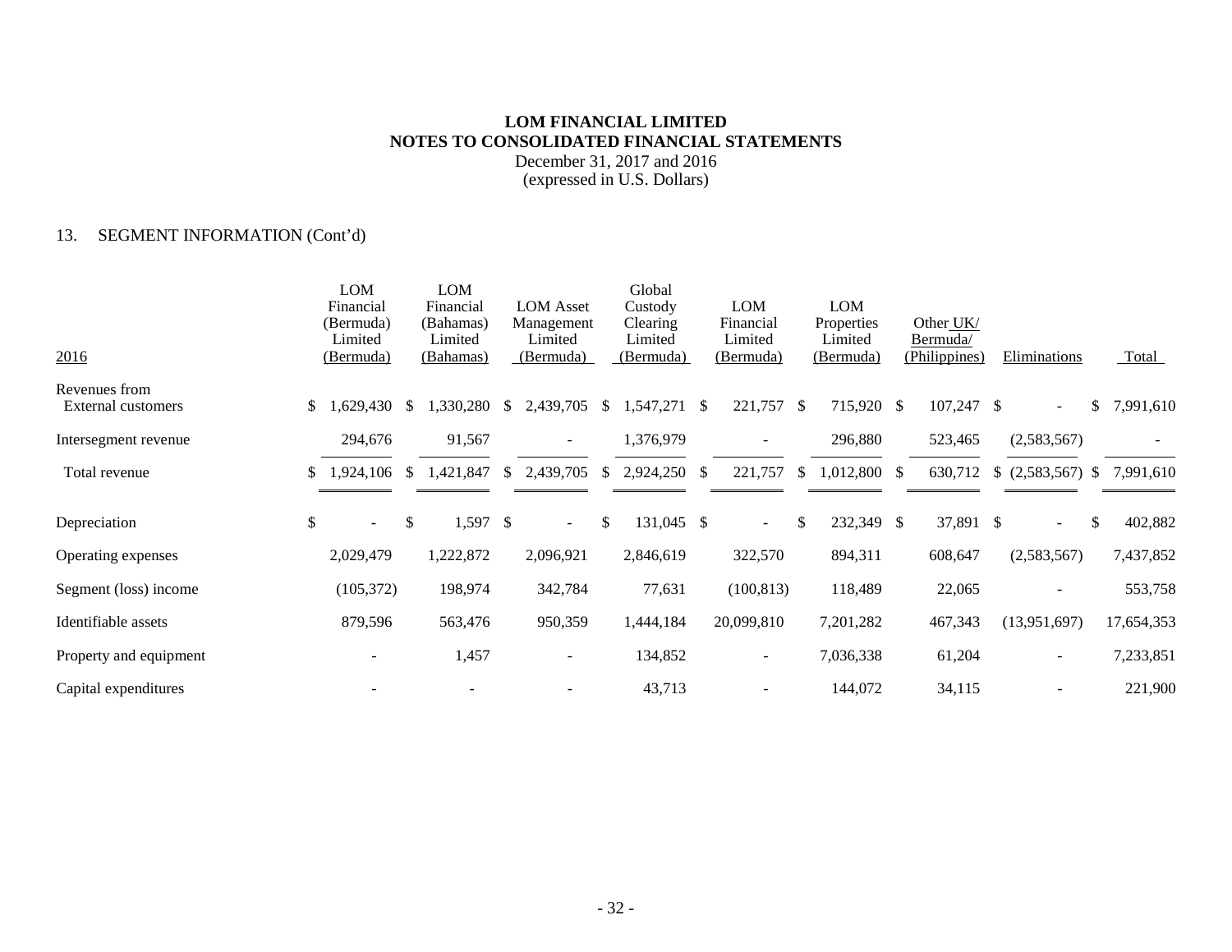December 31, 2017 and 2016 (expressed in U.S. Dollars)

### 13. SEGMENT INFORMATION (Cont'd)

*Geographic Split*

| 2017                                                          | Bermuda                  | <b>Bahamas</b>       | UK                    | Philippines              | Total                     |
|---------------------------------------------------------------|--------------------------|----------------------|-----------------------|--------------------------|---------------------------|
| Revenues from external<br>customers<br>Property and equipment | \$8,528,770<br>9,003,556 | \$2,060,988<br>7,392 | $\mathbb{S}$<br>5,512 | 176,956<br>\$.<br>20,499 | \$10,766,714<br>9,036,959 |
| 2016                                                          | Bermuda                  | <b>Bahamas</b>       | UK.                   | Philippines              | Total                     |
| Revenues from external<br>customers                           | \$6,661,040              | \$1,330,280          | \$                    | \$<br>290                | \$7,991,610               |
| Property and equipment                                        | 7,171,190                | 1,457                | 34,730                | 26,474                   | 7,233,851                 |

Geographic split is disclosed by location of business.

# 14. SUBSEQUENT EVENTS

In preparing the financial statements, management has evaluated subsequent events through April 25, 2018, which is the date these financial statements were available to be issued. On January 2, 2018, the Company received proceeds of \$900,000 USD from a loan with CIBC First Caribbean International Bank (Bahamas) Limited to partially fund the purchase of LOM House, #3 Pineapple Grove, Old Fort Bay Road Nassau, Bahamas. The interest amount on the loan is calculated at USD 3 Month Libor plus 4.5% per annum. LOM Properties Limited provided LOM House as security for the loan by way of a legal Mortgage.